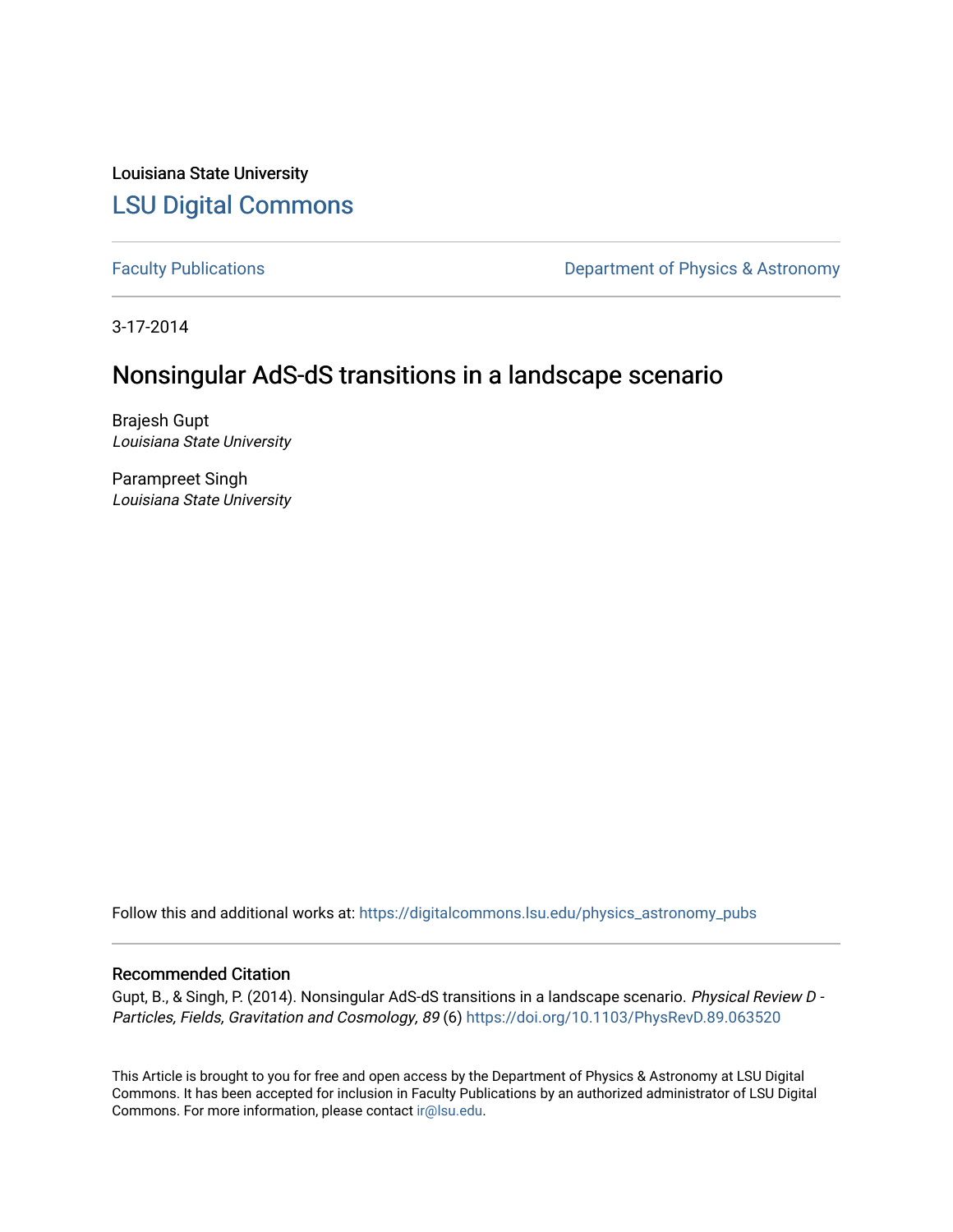## Non-singular AdS-dS transitions in a landscape scenario

Brajesh Gupt[∗](#page-1-0) and Parampreet Singh[†](#page-1-1)

Department of Physics and Astronomy, Louisiana State University, Baton Rouge, 70803

Understanding transitions between different vacua of a multiverse allowing eternal inflation is an open problem whose resolution is important to gain insights on the global structure of the spacetime as well as the problem of measure. In the classical theory, transitions from the anti-deSitter to deSitter vacua are forbidden due to the big crunch singularity. In this article, we consider toy landscape potentials: a double well and a triple well potential allowing antideSitter and de-Sitter vacua, in the effective dynamics of loop quantum cosmology for the  $k = -1$  FRW model. We show that due to the non-perturbative quantum gravity effects as understood in loop quantum cosmology, non-singular anti-deSitter to de-Sitter transitions are possible. In the future evolution, an anti-deSitter bubble universe does not encounter a big crunch singularity but undergoes a big bounce occurring at a scale determined by the underlying quantum geometry. These non-singular transitions provide a mechanism through which a probe or a 'watcher', used to define a local measure, can safely evolve through the bounce and geodesics can be smoothly extended from anti-deSitter to de-Sitter vacua.

## I. INTRODUCTION

In the eternal inflation scenario based on new inflation  $[1, 2]$  $[1, 2]$  $[1, 2]$ , the universe starts inflating in a false vacuum producing a vast volume of the spacetime. Different parts of this vast spacetime inflate in different false vacua, giving rise to a landscape of numerous vacua. At the scale of the entire vastness of the spacetime, inflation goes on forever, producing an infinite number of pocket universes [\[3\]](#page-20-2). This picture of a big universe leading to a fractal like structure of several pocket universes is often termed as a "multiverse". The idea of eternal inflationary multiverse has recently gained a lot of attention due to the possibility that it may naturally arise from the string landscape which is composed of many metastable vacua. Transitions of the configuration of the compact manifold in the string theory, results in transitions between different vacua in the 4-dimensional effective field theory description. A metastable vacuum with a positive minima leads to a de-Sitter (dS) evolution, and one with a negative minimum results in an anti-deSitter (AdS) phase of evolution in the landscape. A bubble universe which undergoes an AdS evolution reaches a maximum size determined by the local minimum of the effective potential, recollapses and evolves to a big crunch singularity in a finite time. Since a big crunch singularity is a generic property of AdS pocket universes in general relativity (GR), a transition from an AdS to a dS bubble is forbidden. It is therefore important to understand mechanisms originating from quantum gravity which can allow the transitions between AdS to dS vacua in the landscape to be non-singular.

The issue of obtaining such non-singular transitions is also important for a related problem of defining appropriate measures for computing the probability of inflation to occur in an eternal inflationary multiverse (see Ref. [\[4](#page-20-3)] for a discussion of various measures used in this setting). A promising proposal in the eternal inflation multiverse is to introduce a watcher, a probe which is conjectured to go through infinite transitions in the landscape [\[5\]](#page-20-4). It is claimed that a local measure defined via such a watcher does not suffer from various ambiguities resulting from the choice of the cut-off surface. Since the watcher encounters a big crunch singularity at the end of

<span id="page-1-0"></span><sup>∗</sup>Electronic address: [bgupt1@lsu.edu](mailto:bgupt1@lsu.edu)

<span id="page-1-1"></span><sup>†</sup>Electronic address: [psingh@phys.lsu.edu](mailto:psingh@phys.lsu.edu)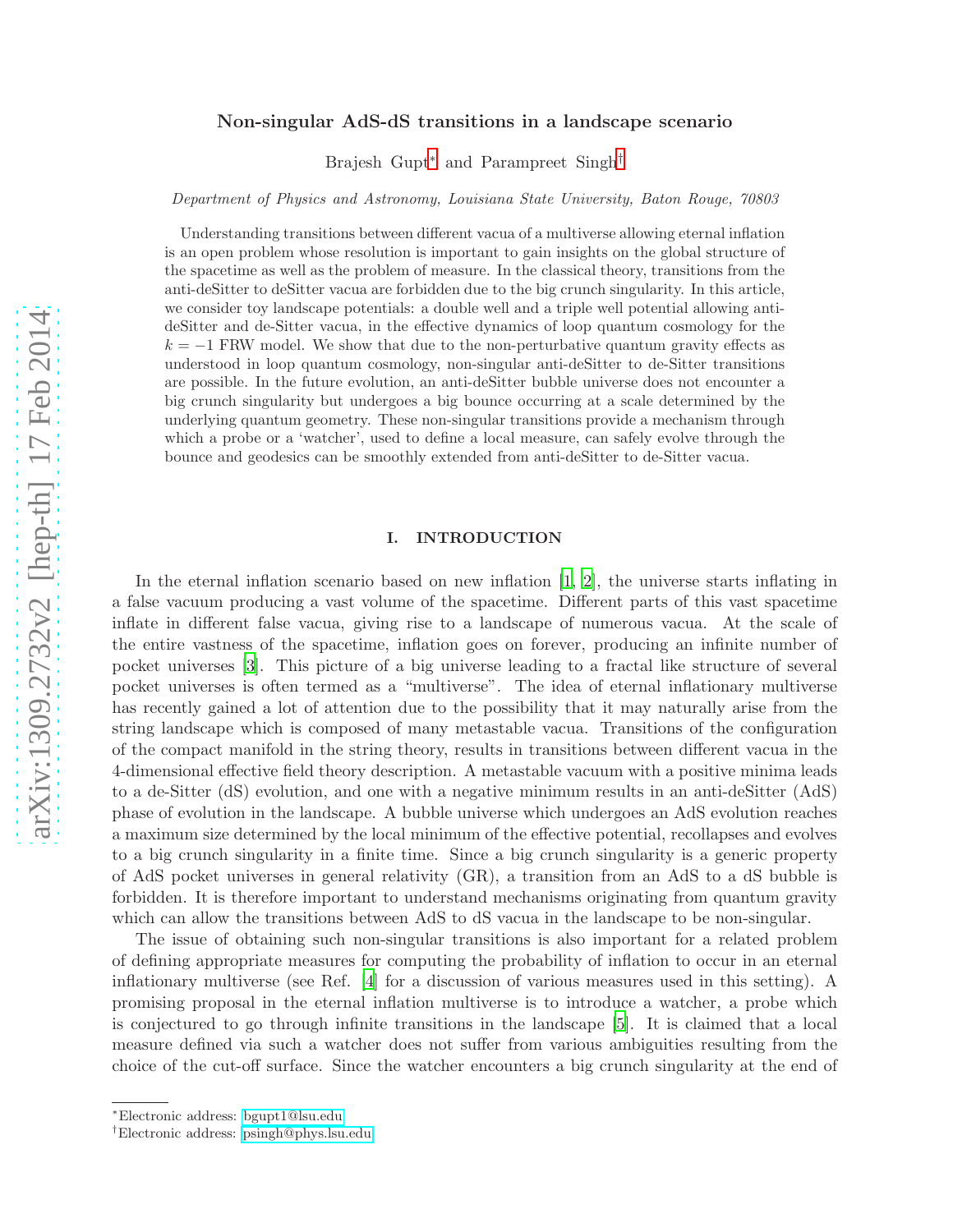an AdS phase of evolution where the geodesics break down, the watcher proposal faces a severe limitation in the classical theory. This problem is also shared by other approaches to define a local measure in the multiverse [\[6](#page-20-5)[–9](#page-20-6)]. Unfortunately, current prescriptions to introduce a measure from a more fundamental theory in a landscape, such as using holographic ideas, also face difficulties associated with the big crunch singularity in the AdS evolution [\[10,](#page-21-0) [11](#page-21-1)].

Since near the singularity, the spacetime curvature becomes Planckian, the continuum spacetime description of general relativity (GR) breaks down. It is expected that modifications to the dynamical equations originating from a quantum theory of gravity would provide insights on the resolution of such singularities. Although a full quantum theory of gravity is yet to be found, loop quantum cosmology (LQC), a framework of homogeneous quantum cosmology based on loop quantum gravity (LQG), presents a promising avenue to tackle issues involving curvature singularities (see Ref. [\[12\]](#page-21-2) for an extensive review). A key result in LQC for spatially flat isotropic spacetimes, is that non-perturbative quantum gravity effects originating from discrete quantum geometry in LQG cause a bounce of the scale factor when the energy density of the universe reaches a universal maxima [\[13](#page-21-3)[–16](#page-21-4)]. The big bang and big crunch singularities of the classical theory are replaced by a big bounce. The mechanism of non-singular bounce in the isotropic spacetimes has been studied in great detail for several flat and curved models with massless scalar field and other matter sources [\[14](#page-21-5)[–24](#page-21-6)]. Rigorous quantization of various anisotropic spacetimes has also been recently performed [\[25](#page-21-7)[–32](#page-21-8)]. It is notable that the bounce in loop quantized spacetimes occurs without any fine tuning of the parameters or a specific choice of the energy conditions.

Evolution in LQC is governed by a quantum difference equation on the quantum geometry. For states which lead to a macroscopic universe peaked on a classical trajectory at late times, it is possible to obtain an effective continuum spacetime description [\[33](#page-21-9)[–35](#page-21-10)]. The effective dynamics obtained from the effective Hamiltonian in LQC has been shown to be in excellent agreement with the underlying quantum evolution for states which remain sharply peaked and bounce at scale factor larger than the Planck length [\[35](#page-21-10)]. Based on the effective description of LQC, the strong singularities have been shown to be resolved in isotropic [\[36](#page-21-11), [37\]](#page-21-12) and Bianchi-I spacetime [\[38](#page-22-0)], and bounds on energy density, shear scalar and expansion scalar in different models haven computed [\[39,](#page-22-1) [40\]](#page-22-2). Given these results, LQC provides an excellent approach to address the difficulties, arising due to big crunch singularity, to understand the transitions from the AdS to dS phase in the effective 4-dimensional spacetime description of the multiverse.

Several investigations in the landscape paradigm imply that a pocket universe is born out of a tunneling event from an other vacuum in the neighborhood. The metric of the spacetime inside the bubble is given by a  $k = -1$  FRW universe using which several physical and observational consequences of bubbles have been studied in detail [\[41](#page-22-3)[–48](#page-22-4)], (see Refs. [\[49,](#page-22-5) [50](#page-22-6)] for recent reviews). Our aim in this this work is to use the insights from the new physics of non-perturbative quantum gravity as understood in LQC to understand transitions in multiple vacua of the landscape. We consider a  $k = -1$  universe with a scalar field with self interacting potentials motivated by the landscape scenario in the multiverse in the effective spacetime description of LQC. We will study the way loop quantum effects resolve the big crunch singularity while making a non-singular transition from an AdS to a dS vacuum. It is important to emphasize some of the caveats in our analysis. We assume the validity of effective equations in LQC for the  $k = -1$  model. So far the quantization of  $k = -1$  model in LQC is based on considering holonomies of the extrinsic curvature, unlike the Ashtekar-Barbero connection for spatially flat and positively curved spacetimes. It is possible that a quantization based on holonomies of connection may lead to some modifications to the effective equations, though these are not expected to change the qualitative aspects of dynamics. Further, strictly speaking, effective equations are valid only for scale factors greater than the Planck length [\[35\]](#page-21-10). Thus, we focus our analysis on those cases where the bounce occurs at scale factors much greater than the Planck length. On the same lines, given the limitations of the effective equations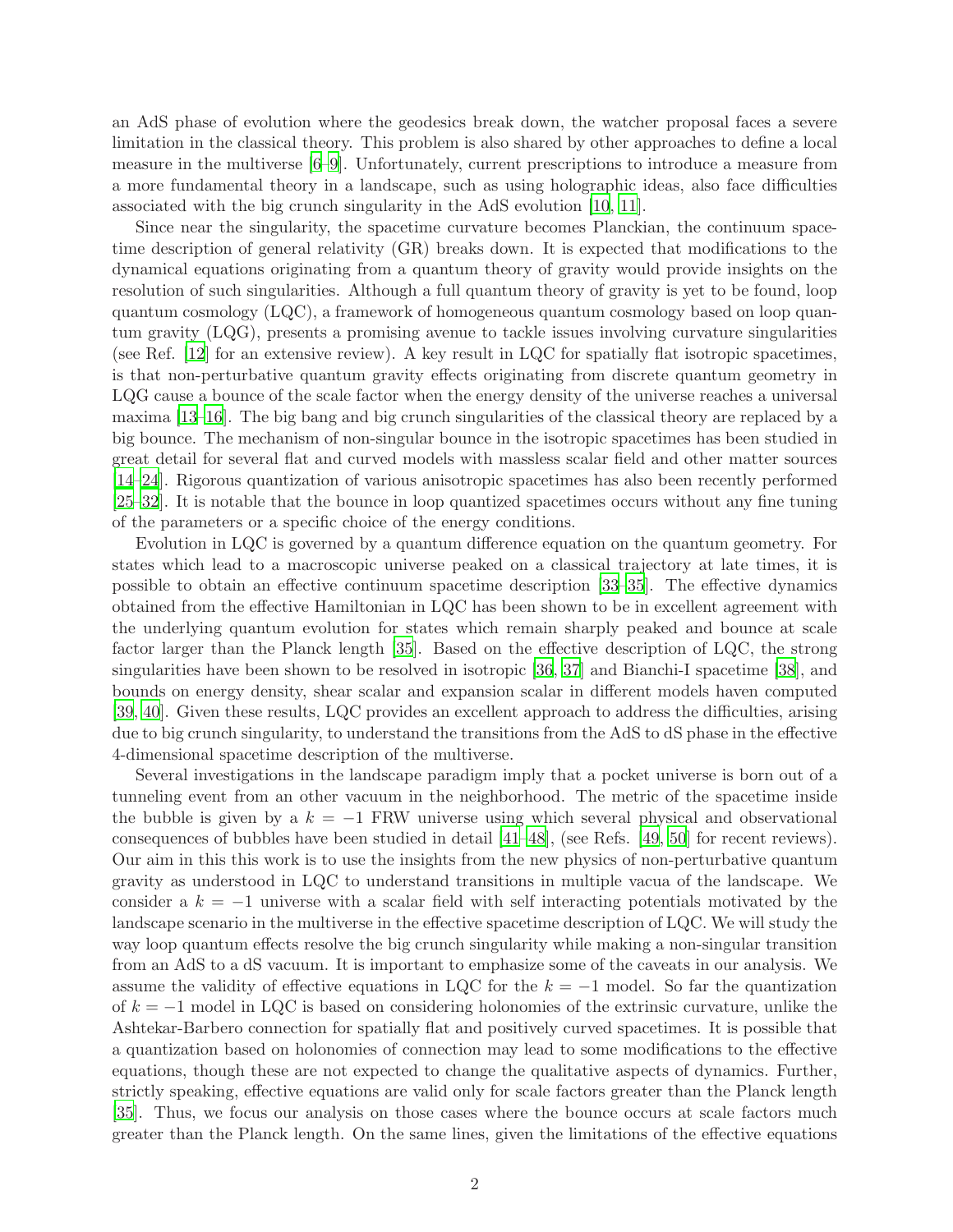at scale factors comparable and smaller than the Planck length, any questions pertaining to such a regime can not be addressed in our approach. Finally, we assume the existence of the selfinteracting potentials motivated by the landscape scenario in LQC. Whether or not such scenarios can consistently arise in LQC at the level of the quantum theory is an open question, which goes beyond the scope of this work.<sup>1</sup>

The main result of this paper is based on the resolution of curvature singularities in LQC. Let us consider a pocket universe described by a negatively curved open FRW spacetime which is in an AdS vacuum at some point in its evolution. In the classical description, such a pocket universe would develop big crunch singularity in a finite proper time. In a striking contrast, we show that in LQC, the big crunch singularity is resolved due to the quantum geometric corrections which become important in the Planck regime. As conjectured in the Ref. [\[5](#page-20-4)], such a resolution of big crunch singularity would provide a way to define a measure with respect to a 'watcher' who travels on the worldline of the multiverse. This in turn opens promising ways to address the measure problem in eternal inflation. We note that the goal of this work is neither to address the measure problem in the landscape scenario in LQC, nor the way quantum gravity effects may influence the probabilities for transitions.<sup>2</sup> Our goal in this paper is to demonstrate that non-singular AdS-dS transitions can be achieved using loop quantum gravitational effects. Specifically, we show that depending on the initial conditions, the pocket universe may transit to a dS vacuum in the future evolution or undergo another AdS phase before such a transition. This alters the global structure of multiverse, providing the watcher a safe passage from AdS to dS vacuum.

It is to be emphasized that a non-singular evolution of the scalar field from a negative part of the potential to a dS vacuum is a very non-trivial result. In the classical theory, such a transition can not be achieved due to singularity theorems and there is no well defined mechanism to obtain this, unless one considers violation of the weak energy condition. This problem has also been stressed in various earlier works (see for eg. [\[5](#page-20-4)]), and it has been hoped that quantum gravity effects may resolve the big crunch singularity, and lead to a non-singular AdS-dS transitions. Though in LQC singularities have been resolved in various models, one must exercise care while expecting results in the present setting. Here it is important to note that even though quantum gravity effects in LQC may resolve the singularity, it is not at all obvious that an AdS-dS transition would necessarily occur. An example on these lines occurs in the case of ekpyrotic model in isotropic LQC, where though the singularity is resolved, the scalar field *does not* make a transition from the negative to the positive part of the ekpyrotic potential [\[52\]](#page-22-7), unless one considers the presence of anisotropies [\[53\]](#page-22-8).<sup>3</sup> A closer example is the case of landscape potentials in  $k = 0$  isotropic cosmology (see Ref. [\[56\]](#page-22-9) for an earlier work on these lines, however these results do not extend to the singularities encountered in the bubble universes as considered here.<sup>4</sup>). As we show in the Appendix [A,](#page-19-0) though in the  $k = 0$  model, the big crunch singularity is resolved, there are no AdS-dS transitions. As in Ref. [\[56](#page-22-9)], if the initial conditions are chosen in such a way that the energy density is positive

 $1$  Our work will be on the lines of similar treatment of Ekpyrotic/Cyclic model in LQC, where singularity resolution was achieved assuming the existence of an effective 4-dimensional potential motivated from string theory [\[51](#page-22-10)[–53](#page-22-8)].  $^2$  For a discussion on the latter issue in chaotic inflationary scenario in LQC, see Ref. [\[54](#page-22-11), [55](#page-22-12)].

<sup>&</sup>lt;sup>3</sup> One should be careful in a comparison of the landscape potential considered here with the analysis of the ekpyrotic potential such as in Ref. [\[52](#page-22-7)]. Since both the potentials have a negative part, one may be tempted to conclude that in the ekpyrotic potential one also has an AdS phase. However, as has been demonstrated in Ref. [\[52\]](#page-22-7), the

approach to the singularity in ekpyrotic scenario is kinetic dominated, and thus there is no AdS phase near the big bang/crunch. Therefore, even though the landscape potentials (as considered in this work), and the ekpyrotic potential have some common features, there are sharp differences in the dynamical evolution and the equation of state on approach to the singularity.

<sup>4</sup> Similar transitions from AdS to dS vacua has been discussed in the setting of cyclic inflation by considering quadratic corrections to the Friedmann equation in Ref. [\[57](#page-22-13), [58\]](#page-22-14).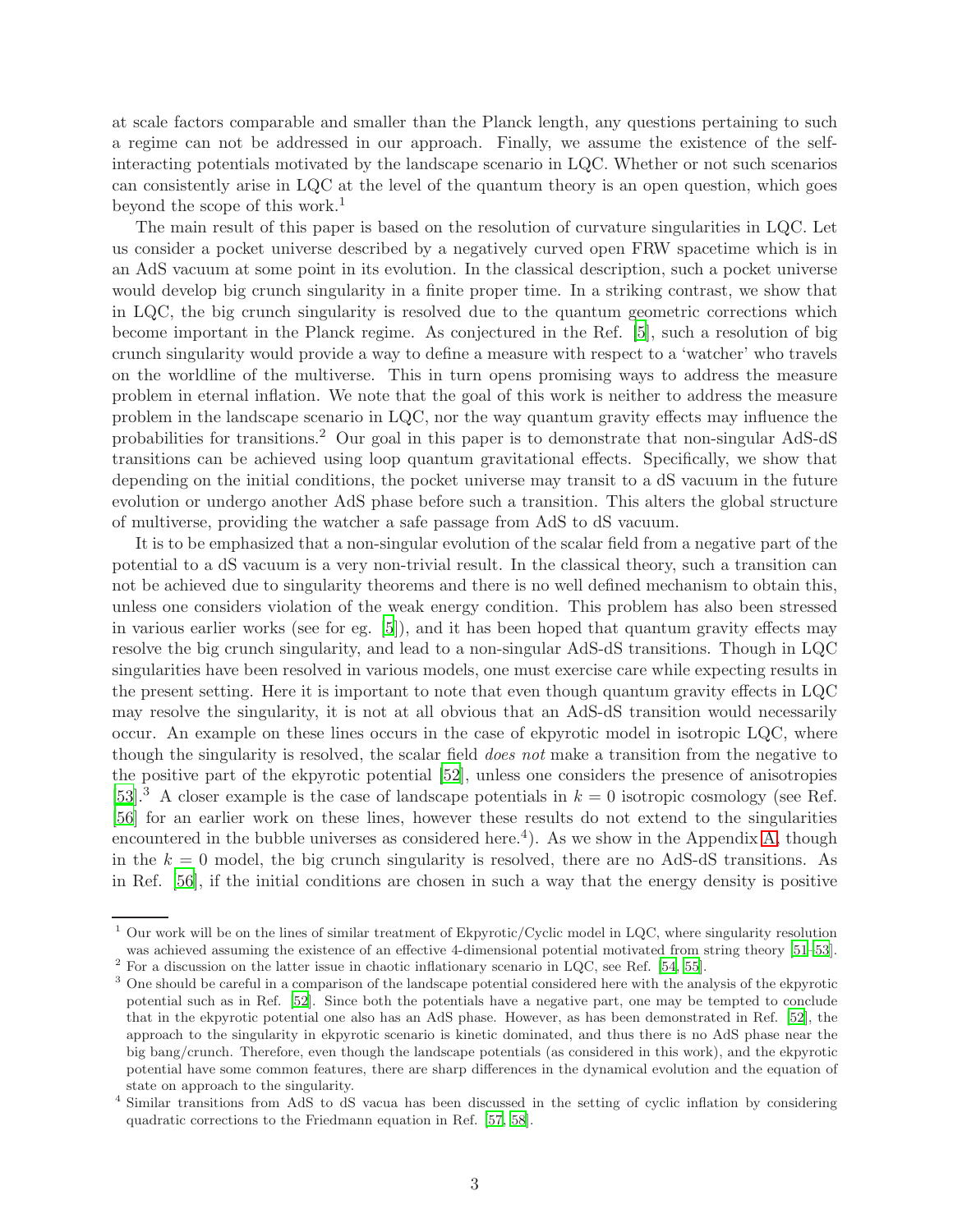in the negative vacua of the potential (which is possible by an appropriate choice of the kinetic energy of the scalar field), transitions from the negative to positive minima are obtained. However, we found that in such cases, the presence of the field in the negative minima does not correspond to an AdS phase of the evolution (see the Appendix [A\)](#page-19-0). For the spatially flat model, the form of the effective Friedmann equation is such that a negative energy density, which is required to capture the AdS like phase, leads to an imaginary Hubble rate. <sup>5</sup> Thus, the analysis of landscape motivated potentials in the spatially flat model is unable to capture the relevant physics of the AdS-dS transitions.

This paper is organized as follows. In the next section we briefly review the loop quantization of an open FRW spacetime. We introduce the loop variables, the SU(2) Ashtekar-Barbero connection  $A_i^a$  and triads  $E_a^i$ , discuss their relation with the usual metric variables and derive the dynamical equations both in the classical theory and the effective spacetime description of LQC. In Sec. [III,](#page-8-0) we consider two different types of landscape potentials: a double and a triple well potential, and solve the equations of motion in these scenarios. We discuss the evolution of scale factor, scalar field and also provide phase diagrams of the dynamical trajectories of the scalar field. In this section, we show non-singular transition from AdS to dS vacua with help of numerical simulations. We summarize and discuss our results in section [A.](#page-20-7)

### II. LOOP QUANTUM COSMOLOGY OF  $k = -1$  FRW SPACETIME

In this section we begin by an introduction of the FRW spacetime with negative spatial curvature in terms of loop variables – the Ashtekar-Barbero connection  $A_a^i$  and triads  $E_i^a$ . We discuss the relationship of these variables with usual metric variables, write the classical Hamiltonian constraint and obtain the classical Friedmann and Raychaudhuri equations using the Hamilton's equations. Then, we discuss the effective description of loop quantum cosmology for  $k = -1$  spacetime. The dynamical equations hence obtained are then used to derive modified Friedmann equations for  $k = -1$  FRW spacetime. We will also describe the important features of the modified Friedmann equations which lead to vital differences between the classical and effective LQC trajectories in the deep Planck regime.

#### A. Classical theory

We consider a homogeneous and isotropic open FRW spacetime with negative spatial curvature, i.e.  $k = -1$  with the following metric

$$
dS^{2} = -N^{2}dt^{2} + a^{2}(t)\left(\frac{dr^{2}}{1 - kr^{2}} + r^{2}d\Omega^{2}\right),
$$
\n(2.1)

where  $N(t)$  is the lapse function,  $a(t)$  is the scale factor, r is the radial co-ordinate of the spatial metric and  $d\Omega^2$  is the metric on the surface of a 2-sphere. Thus the spatial topology of the metric is  $\Sigma = \mathbb{R} \times \mathbb{S}^2$ . In order to define symplectic structure on the spatial manifold we introduce a fiducial cell V whose volume is given as  $V<sub>o</sub>$ . The edges of the fiducial cell are chosen to lie along the fiducial triads  $\mathring{e}_a^i$ . The fiducial metric is  $\mathring{q}_{ab}$  taken to be compatible with the fiducial co-triads. Utilizing the underlying symmetry of  $k = -1$  FRW spacetime the Ashtekar variables can be written in terms of the symmetry reduced connection and triads as follows

$$
A_a^i = cV_o^{1/3}\mathring{\omega}, \qquad \text{and} \qquad E_i^a = p \; V_o^{-2/3} \sqrt{q} \mathring{e}_i^a, \tag{2.2}
$$

<sup>5</sup> In  $k = 0$  model, the Friedmann equation in LQC is:  $H^2 = \frac{8\pi G}{3} \rho \left(1 - \frac{\rho}{\rho_{\text{crit}}}\right)$ , where  $\rho_{\text{crit}} = 0.41 \rho_{\text{Pl}}$ .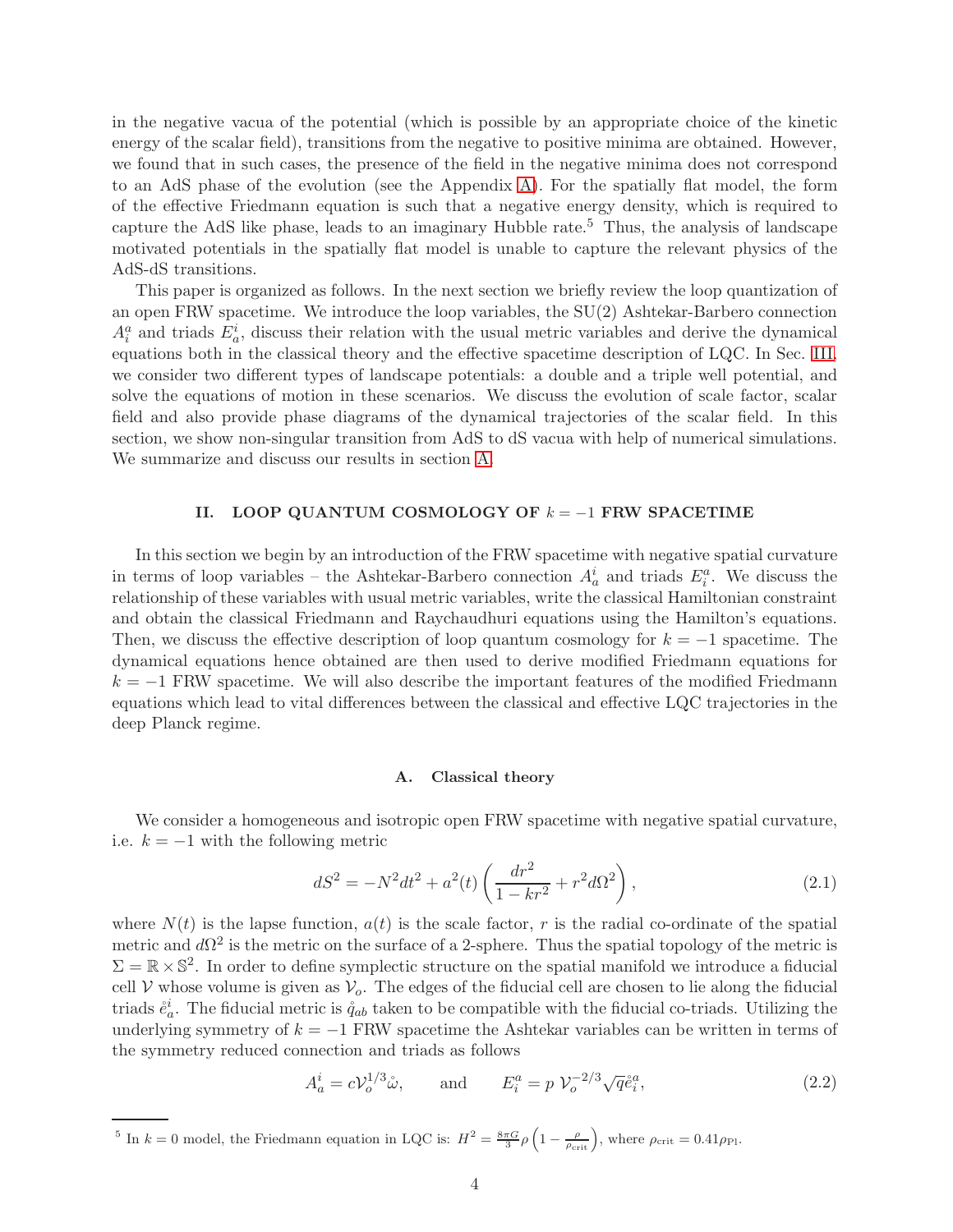where  $\hat{e}_i^a$  are the densitized triads and  $\mathring{\omega}_a^i$  are the fiducial co-triads compatible with the fiducial metric  $\mathring{q}_{ab}$ . The symmetry reduced connection, c and the triad p form a canonical pair which satisfies the following Poisson bracket

$$
\{c, p\} = \frac{8\pi G\gamma}{3},\tag{2.3}
$$

where  $\gamma \approx 0.2375$  is the Barbero-Immirizi parameter whose value of fixed via black hole entropy computation in LQG. The triad,  $p$  (whose orientation is chosen to be positive in this analysis) and the classical connection,  $c$  are related to the scale factor,  $a$  and its time derivative as follows

<span id="page-5-0"></span>
$$
p = a^2, \qquad c = \gamma \dot{a} + k,\tag{2.4}
$$

where the 'dot' represents the time derivative with respect to the proper time. It is important to note that the relation between the connection, c and the time derivative of the scale factor, as given above, holds true only in the classical theory. This relation is modified in the effective description of LQC. On the other hand, the triad is given by the same relation both in the classical and the effective description of LQC.

The classical Hamiltonian constraint, for FRW spacetime with the lapse function chosen to be  $N = 1$ , can be written in terms of the symmetry reduced connection and triad as follows

$$
\mathcal{H}_{\rm cl} = -\frac{3}{8\pi G\gamma^2} \sqrt{p} \left[ (c-k)^2 + k\gamma^2 \right] + \mathcal{H}_{\rm matt}.
$$
\n(2.5)

From the vanishing of the Hamiltonian constraint,  $\mathcal{H}_{\text{cl}} = 0$  we obtain

$$
\left(\frac{c-k}{\gamma}\right)^2 = \frac{8\pi G}{3}\rho \ p - k \tag{2.6}
$$

where  $\rho$  is the energy density related to the matter part of the Hamiltonian as  $\mathcal{H}_{\text{matt}} = \rho p^{3/2}$ . Substituting the expressions of p and c in terms of metric variables from eq.  $(2.4)$  to the above equation, one can obtain the classical Friedmann equation

$$
H^{2} = \left(\frac{\dot{a}}{a}\right)^{2} = \frac{8\pi G}{3}\rho - \frac{k}{a^{2}}.
$$
 (2.7)

The dynamical equations of the triad and the connection are given via the Hamilton's equation of motion

$$
\dot{p} = \{p, \mathcal{H}_{\text{cl}}\}, \qquad \dot{c} = \{c, \mathcal{H}_{\text{cl}}\}.
$$
\n(2.8)

One can now use the equations of motion of the connection and the triad to obtain the Raychaudhuri equation

$$
\dot{H} + H^2 = \frac{\ddot{a}}{a} = -\frac{4\pi G}{3} (\rho + 3P), \qquad (2.9)
$$

where  $P$  denotes the pressure of the matter field. Using the classical Friedmann and Raychaudhuri equation, we can obtain classical trajectories for arbitrary matter. For the case of the positive cosmological constant, the future evolution asymptotes to dS phase. Where as for the negative cosmological constant, the future evolution is asymptotically AdS which ends in a big crunch singularity.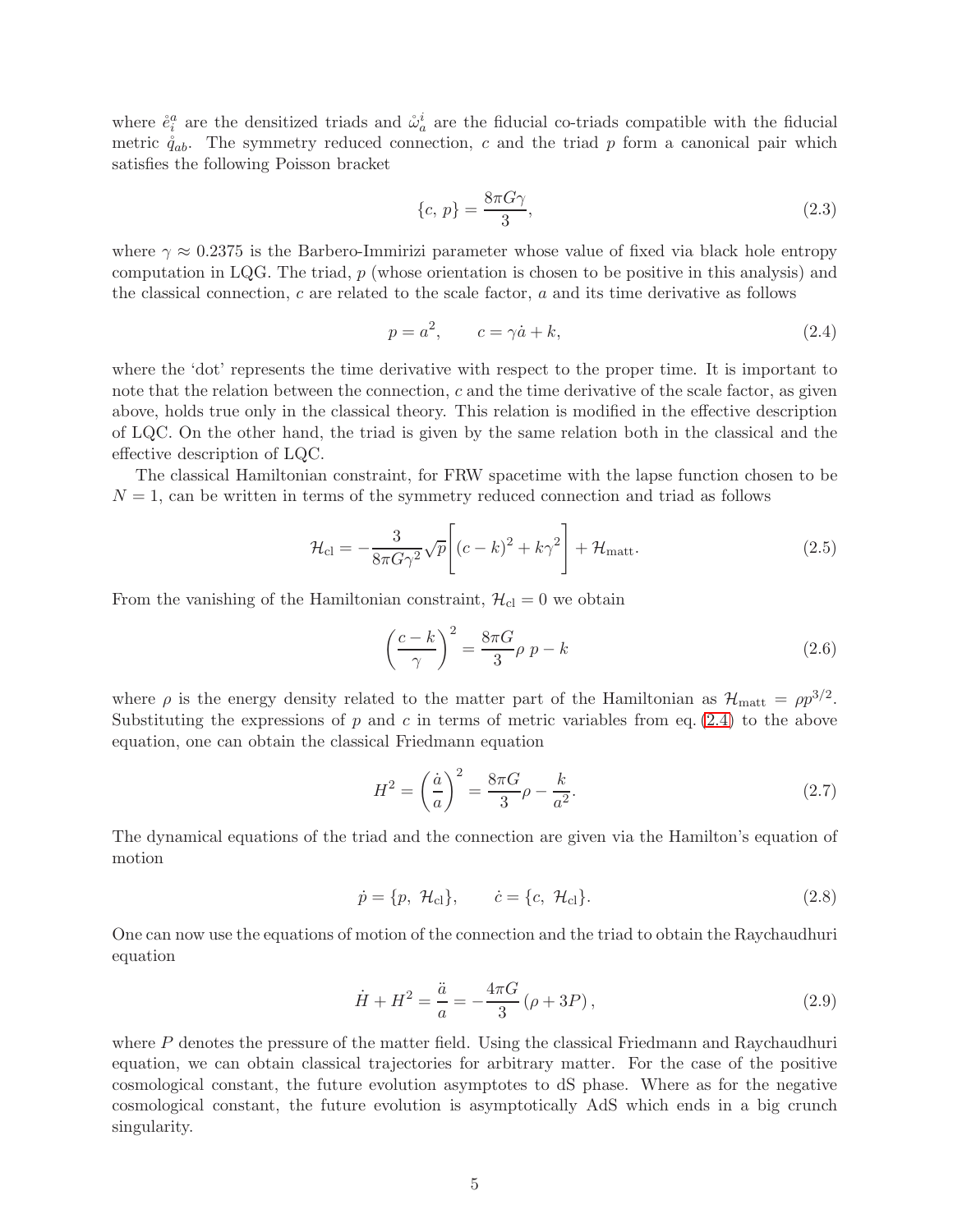#### B. Effective dynamics

Quantization of a cosmological spacetimes in LQC is a symmetry reduced quantization based on the techniques of LQG. The quantization procedure involves considering the field strength operator of the holonomies of the Ashtekar-Barbero connection, whose action on the states in the geometrical representation leads to a quantum difference equation with uniform spacing in the volume. The quantum difference equation is a direct consequence of the underlying quantum geometry, in particular of the minimum non-zero eigenvalue of the area operator in LQG. The evolution given by the quantum difference equation turns out to be non-singular. Due to certain technical difficulties, for the  $k = -1$  model, one considers field strength operator not constructed from the holonomies of the connection, but of the extrinsic curvature, which results in a similar non-singular quantum difference equation. Interestingly, for states which evolve to a macroscopic universe at late times, it is possible to derive an effective Hamiltonian constraint using geometrical formulation of quantum mechanics [\[33](#page-21-9)[–35](#page-21-10)]. Using Hamilton's equation of motion, effective dynamical equations are then derived from the effective Hamiltonian. These dynamical equations govern the evolution of a cosmological model under the effective description of LQC, and in turn give rise to modified Friedmann and Raychaudhuri equations. Various extensive numerical simulations show that the effective dynamical trajectory stands in very good agreement with the full quantum evolution for sharply peaked semi-classical states (see Ref. [\[59](#page-22-15)] for a review).

The effective Hamiltonian for  $k = -1$  FRW spacetime in terms of the symmetry reduced triad (p) and connection (c), with lapse  $(N = 1)$ , given as [\[20](#page-21-13), [21,](#page-21-14) [37](#page-21-12)]

<span id="page-6-0"></span>
$$
\mathcal{H}_{\text{eff}} = -\frac{3 \, p^{3/2}}{8\pi G \gamma^2 \lambda^2} \left( \sin \left( \bar{\mu} \left( c - k \right) \right)^2 - k \chi \right) + \frac{P_\phi^2}{2 \, p^{3/2}} + V(\phi) \, p^{3/2},\tag{2.10}
$$

where  $\bar{\mu} = \lambda/\sqrt{|p|}$  is the length of the edge along which holonomy is computed,  $\lambda^2 = 4\sqrt{3}\,\pi\,\gamma l_F^2$ where  $\mu = \lambda / \sqrt{|\mu|}$  is the length of the edge along which holohomy is computed,  $\lambda = 4\sqrt{3} \lambda / \sqrt{|\mu|}$ <br>is the minimum area gap determined by quantum geometry and  $\chi = -\gamma^2 \bar{\mu}^2$  for  $k = -1$ .  $P_{\phi}$  is the conjugate momentum of the scalar field and  $V(\phi)$  is the self interacting potential. It is useful to note that the above effective Hamiltonian is derived in the approximation when  $p > 2.24 l_{\rm Pl}^2$  [\[37](#page-21-12)].<sup>6</sup> The dynamical equations for the connection and triad are given via the Hamilton's equations of motion:

$$
\dot{p} = \{p, \, \mathcal{H}_{\text{eff}}\}, \qquad \dot{c} = \{c, \, \mathcal{H}_{\text{eff}}\}, \tag{2.11}
$$

which gives the following evolution equations for c, p,  $P_{\phi}$  and  $\phi$ :

<span id="page-6-1"></span>
$$
\dot{c} = -\frac{8\pi\gamma}{3} \left( \frac{3p^{3/2}}{8\pi\gamma^2\lambda^2} \left( \frac{\gamma^2\lambda^2}{p^2} - \bar{\mu}(1+c) \cos(\bar{\mu}(1+c)) \sin(\bar{\mu}(1+c)) \right) + \frac{9\sqrt{p}}{16\pi\gamma^2\lambda^2} \left( -\frac{\gamma^2\lambda^2}{p} + \sin(\bar{\mu}(1+c))^2 \right) + \frac{3P_\phi^2}{4p^{5/2}} - \frac{3}{2}\sqrt{p}V(\phi) \right)
$$
\n(2.12)

<sup>&</sup>lt;sup>6</sup> In conventions of Ref. [\[37](#page-21-12)], this constraint corresponds to  $v > 1$  for  $\gamma \approx 0.2375$ .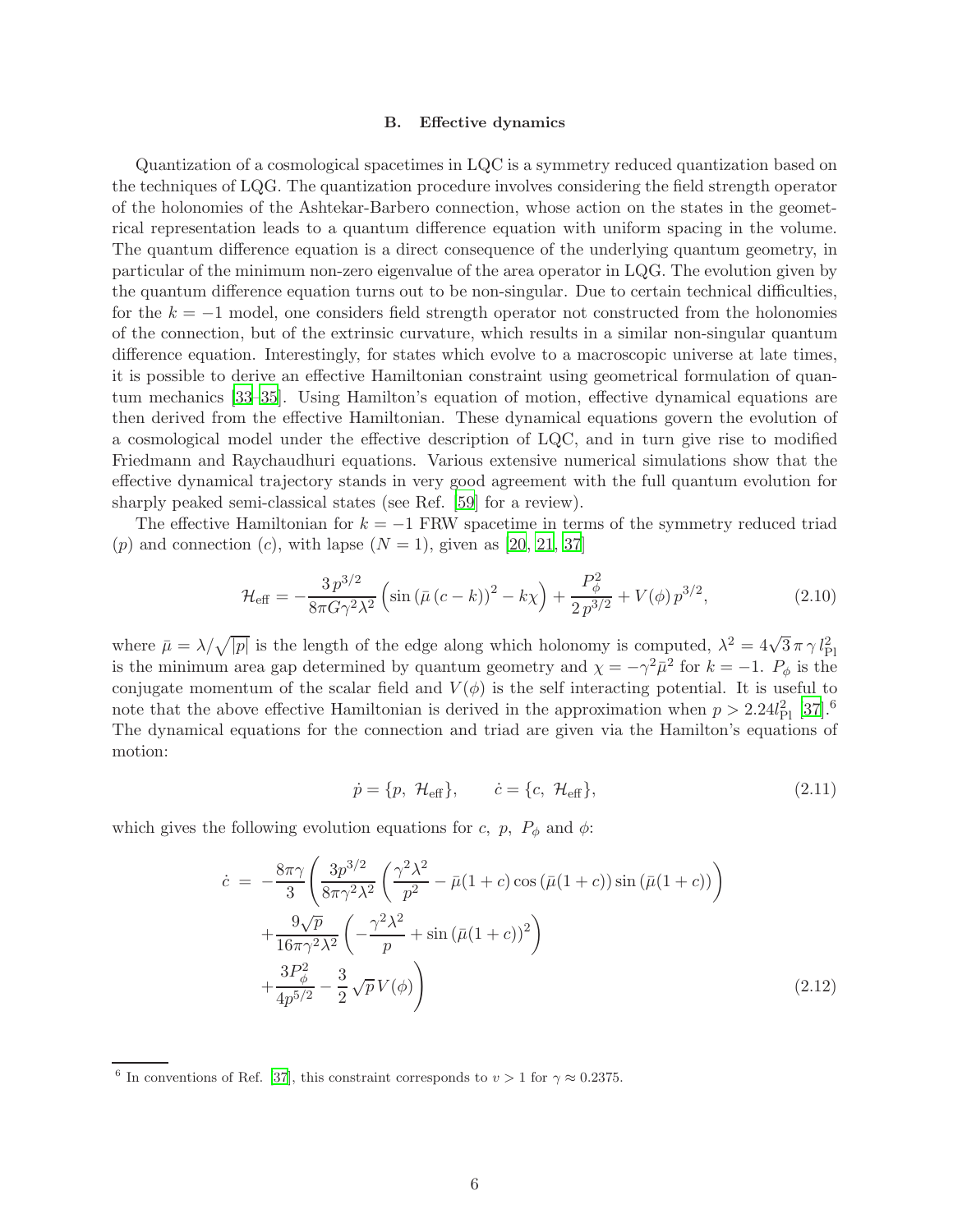<span id="page-7-3"></span>
$$
\dot{p} = \frac{2}{\gamma \lambda} \cos \left( \bar{\mu} (1 + c) \right) \sin \left( \bar{\mu} (1 + c) \right), \tag{2.13}
$$

$$
\dot{\phi} = \frac{P_{\phi}}{p^{3/2}},\tag{2.14}
$$

$$
\dot{P}_{\phi} = -p^{3/2} \frac{\partial V(\phi)}{\partial \phi}.
$$
\n(2.15)

Combining the dynamical equations for  $\dot{\phi}$  and  $\dot{P}_{\phi}$  it is straightforward to obtain the Klein-Gordon equation, which is equivalent to the conservation equation  $\dot{\rho} = -3H(\rho + P)$  (where  $H = \dot{p}/4p =$  $\dot{a}/a$  is the Hubble rate):

<span id="page-7-0"></span>
$$
\ddot{\phi} + 3H\dot{\phi} = -V_{,\phi}.\tag{2.16}
$$

The energy density and the pressure of the scalar field are given in terms of the velocity of scalar field and potential as follows:

$$
\rho = \frac{\dot{\phi}^2}{2} + V(\phi),
$$
 and  $P = \frac{\dot{\phi}^2}{2} - V(\phi).$  (2.17)

The Klein-Gordon equation given via eq. [\(2.16\)](#page-7-0) can be written in terms of the energy density and the pressure as follows:

<span id="page-7-2"></span>
$$
\dot{\rho} = -3H\left(\rho + P\right). \tag{2.18}
$$

Using the dynamical equations hence obtained and the relation between the triad and scale factor, we obtain the following modified Friedmann and Raychaudhuri equation for  $k = -1$  in the effective description of LQC [\[37](#page-21-12)]:

<span id="page-7-1"></span>
$$
H^2 = \left(\frac{8\pi G}{3}\rho + \frac{\bar{\mu}^2}{\lambda^2}\right) \left(1 - \frac{\rho}{\rho_{\rm crit}} - \gamma^2 \bar{\mu}^2\right) \tag{2.19}
$$

$$
= \frac{8\pi G}{3} (\rho + \rho_1) \frac{1}{\rho_{\text{crit}}} (\rho_2 - \rho) \tag{2.20}
$$

where  $\rho_1 = \frac{3\bar{\mu}^2}{8\pi G\lambda^2}$  and  $\rho_2 = \rho_{\rm crit} (1 - \gamma^2 \bar{\mu}^2)$ . Note that both  $\rho_1$  and  $\rho_2$  are non-negative.<sup>7</sup>

$$
\dot{H} = \left(-4\pi G\left(\rho + P\right) - \frac{\xi + \gamma^2 \bar{\mu}^2}{\gamma^2 \lambda^2}\right) \left(1 - 2\left(\frac{\rho}{\rho_{\rm crit}} + \gamma^2 \bar{\mu}^2\right)\right) \tag{2.21}
$$

where  $\xi = \sin^2(\bar{\mu}) - \bar{\mu} \sin(\bar{\mu}) \cos(\bar{\mu})$  and  $\rho_{\rm crit} = \frac{3}{8\pi G \gamma^2 \lambda^2} = 0.41 \rho_{\rm Pl}$  is the upper bound on the energy density for isotropic models. The modified form of the Friedmann and Raychaudhuri equations lead to resolution of various singularities which have been studied in detail in the Ref. [\[37](#page-21-12)]. The primary reason for the resolution of singularities lies in the quantum geometric effects which lead to the existence of  $\rho_{\rm crit}$ . Note that if quantum geometric effects are absent, i.e. if the limit  $\lambda \to 0$ is taken, we recover classical Friedmann and Raychaudhuri equations. These equations are also recovered when the spacetime curvature is negligible compared to the Planck curvature.

From eq. [\(2.19\)](#page-7-1) it is clear that for a physical solution, which requires  $H^2 \geq 0$ , the energy density satisfies the following inequality:

$$
-\rho_1 \le \rho \le \rho_2. \tag{2.22}
$$

<sup>&</sup>lt;sup>7</sup> For  $\rho_2$  to be negative, one requires  $p < 0.2916 l_{\rm Pl}^2$ . However, the effective Hamiltonian [\(2.10\)](#page-6-0) is valid only for  $p > 2.24 l_{\rm Pl}^2$ .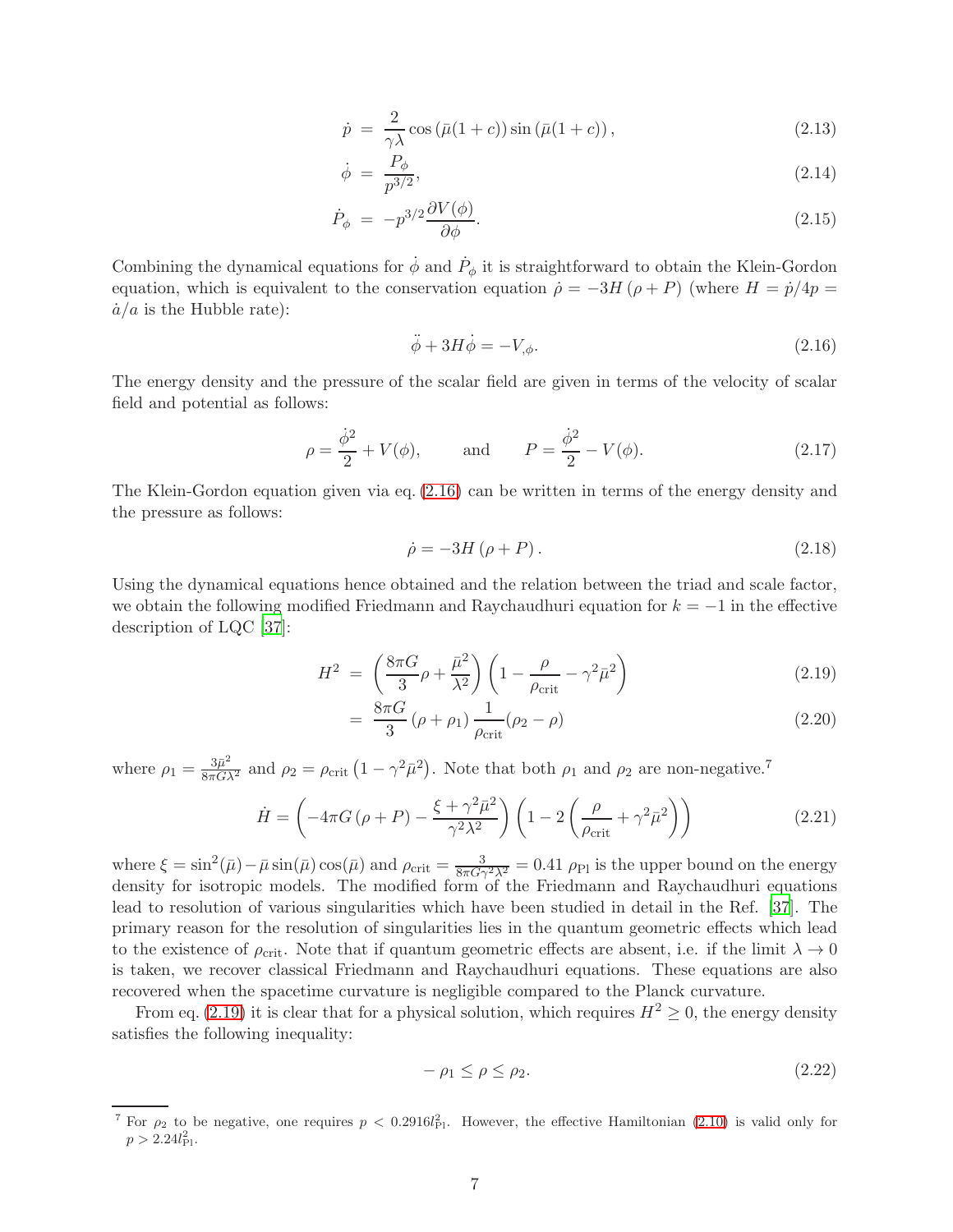This inequality clearly indicates that for the  $k = -1$  FRW spacetime in LQC, the negative energy density is allowed as long as it remains greater than  $-\rho_1$ . Moreover, since  $\rho$  can take positive values as well, the energy density can change sign and become positive during the evolution. Note that for the energy density to dynamically change sign from negative to positive, the time derivative of the energy density should be positive, when  $\rho = 0$  (at the point of sign change). It is straightforward to see that this is dynamically possible. If  $\rho = 0$ , then eq. [\(2.19\)](#page-7-1) implies that  $H^2 \neq 0$ . Also, since  $\rho = 0$  occurs for  $\dot{\phi}^2/2 = -V(\phi)$ , at the sign change of energy density, pressure is  $P = \dot{\phi}^2 > 0$ . Eq. [\(2.18\)](#page-7-2), therefore implies that in the evolution when  $\rho = 0$ ,  $\dot{\rho} = -3H\dot{\phi}^2$ . Thus,  $\dot{\rho} > 0$  as the universe approaches a classical big crunch in the contracting branch after the recollapse. Hence,  $k = -1$  FRW model not only allows negative energy density but also admits the change of sign of the energy density during the dynamical evolution. One can similarly carry out the above analysis for the  $k = 0$  case (see Appendix), and one finds that such a change of sign of energy density is dynamically forbidden in the spatially flat model. Therefore, unlike the flat model, the open FRW models can have transitions from AdS (negative  $\rho$ ) to dS (positive  $\rho$ ) vacuum.

#### <span id="page-8-0"></span>III. LANDSCAPE POTENTIALS AND 'AdS to dS' TRANSITIONS

In this section we consider two types of landscape potentials: (i) a double well landscape potential with one AdS and one dS vacuum, and (ii) a triple well landscape potential with one AdS and two dS vacua. We will consider these landscape potentials as self-interacting potentials of a scalar field and study the evolution in the effective description of LQC.



<span id="page-8-1"></span>FIG. 1: A plot of the asymmetric double well potential motivated by the landscape scenario. Point 'A' refers to the position of the scalar field for one class of the initial conditions considered for evolution. Points 'B' and 'D' denote the zeros of the potential, 'C' marks the AdS vacuum and 'E' corresponds to the dS vacuum where the value of the potential is positive and locally minimum.

#### A. Double well potential

Let us consider a landscape potential as shown in Fig. [1.](#page-8-1) In order to model such a potential, we consider the following polynomial expression

<span id="page-8-2"></span>
$$
V(\phi) = V_o \left( \left( \frac{\phi^2}{\alpha^2} - \delta \right)^2 + \frac{\beta}{\alpha} \phi \right),\tag{3.1}
$$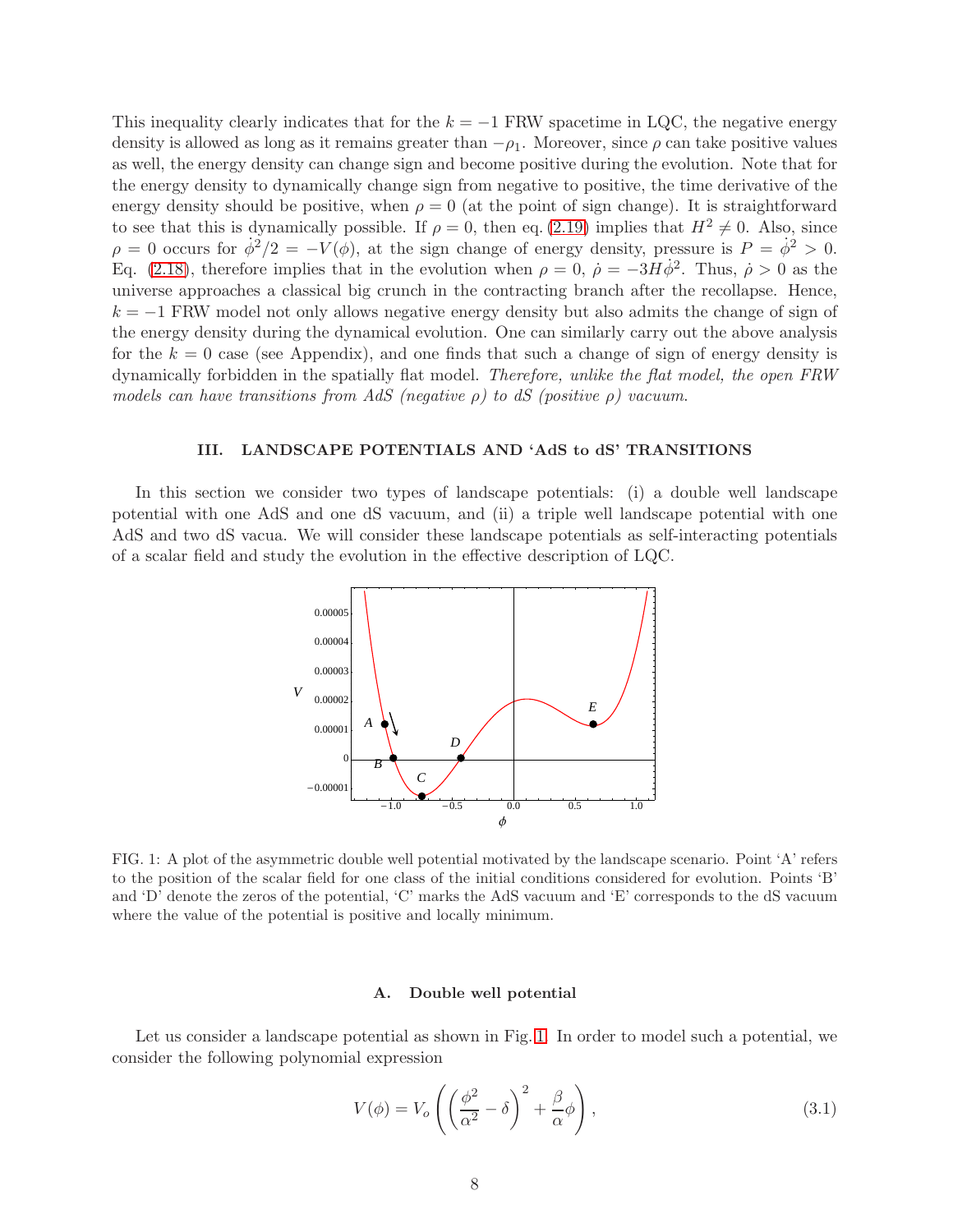where the parameters  $\alpha$ ,  $\beta$  and  $\delta$  determine the shape of the potential;  $\alpha$  controls the horizontal distance between the two local minima of the potential,  $\beta$  governs the vertical distance between the two local minima and  $\delta$  governs the position of the  $V|_{\phi=0}$  for given values of  $\alpha$  and  $\beta$ .

The point 'A' in Fig. [1](#page-8-1) corresponds to a point in the positive part of the potential where one set of initial conditions are given in our analysis. The arrow in Fig. [1](#page-8-1) denotes that the field is considered to be initially rolling down, and enters the AdS well in future evolution. We also consider the initial conditions on the field such that the field begins the evolution at the bottom of the AdS well denoted by 'C'. The points 'B' and 'D' denote the two zeros of the potential and 'E' marks the position of the positive local minimum. The vacuum 'C' of the potential corresponds to negative potential and would give rise to negative energy density. If the field spends some time in the minimum of the potential, then it mimics an AdS like evolution with almost constant negative energy density. This vacuum is referred to as the AdS vacuum. The second vacuum, denoted by 'D' has a positive potential which would mimic a positive cosmological constant (dS) vacuum. If the field is stuck in the positive side of the potential with a small field momentum, the bubble universe undergoes a de-Sitter (dS) like evolution. The value of the "effective cosmological constant" in this model can be controlled by changing the value of the magnitude of the potential  $V<sub>o</sub>$ . The dynamics of the field in this potential has interesting phenomenological features due to AdS and dS like phases. In the classical theory, the evolution in AdS phase ends with a big-crunch singularity. Therefore, once the field comes into the negative potential regime, the spacetime has no escape but to collapse into big-crunch. In contrast, in LQC due to underlying quantum geometric effects, the big-crunch type singularity is avoided and evolution continues to an expanding branch.

The matter Hamiltonian for the scalar field with the potential eq. [\(3.1\)](#page-8-2), is given as

$$
\mathcal{H}_{\text{matt}} = \frac{P_{\phi}^2}{2 p^{3/2}} + p^{3/2} V_o \left( \left( \frac{\phi^2}{\alpha^2} - \delta \right)^2 + \frac{\beta}{\alpha} \phi \right). \tag{3.2}
$$

In the following, we solve the effective dynamical equations for the above matter Hamiltonian. The set of equations [\(2.12-](#page-6-1)[2.15\)](#page-7-3) form a well posed initial value problem. That is, by providing initial conditions on  $(p, c, \phi, P_{\phi})$  at a given point of time  $t = t_o$ , the state of universe at a later time t can be computed. Since, the initial conditions must satisfy the effective Hamiltonian constraint, we provide the initial values of three of the variables and calculate the initial value of the remaining one from the vanishing of the effective Hamiltonian constraint,  $\mathcal{H}_{\text{eff}} \approx 0$ . Typically we provide  $p(0), \phi(0),$  and  $P_{\phi}(0)$  and calculate  $c(0)$  from the effective Hamiltonian constraint. We investigate the numerical evolution by providing the initial conditions on the scalar field at two different places in the landscape potential. In the first, the field is considered to roll down from a positive part of the potential (corresponding to point  $\langle A \rangle$ ), and in the second, the field starts to evolve from the bottom of the AdS well (corresponding to point 'C'). The form of the dynamical equations are too complicated to be solved analytically, therefore we will solve them numerically.

#### 1. Evolution in double well potential: initial conditions at 'A'

In the evolution with a double well potential, we want to understand the way transition from the AdS to dS vacuum takes place without collapsing into the big-crunch singularity. In this subsubsection, we give the initial conditions in the expanding phase of the bubble universe when the field is high up in the potential so that the field is not in the AdS vacuum in the beginning, i.e. the field is near the point A shown in the Fig. [1.](#page-8-1) The evolution of scalar field and the scale factor is shown in Fig. [2.](#page-10-0) The solid curve in this figure depicts the LQC evolution while the dashed curve shows the classical trajectory. We have chosen initial conditions when the spacetime curvature is very small compared to the Planck scale. Thus, initially there is little difference between the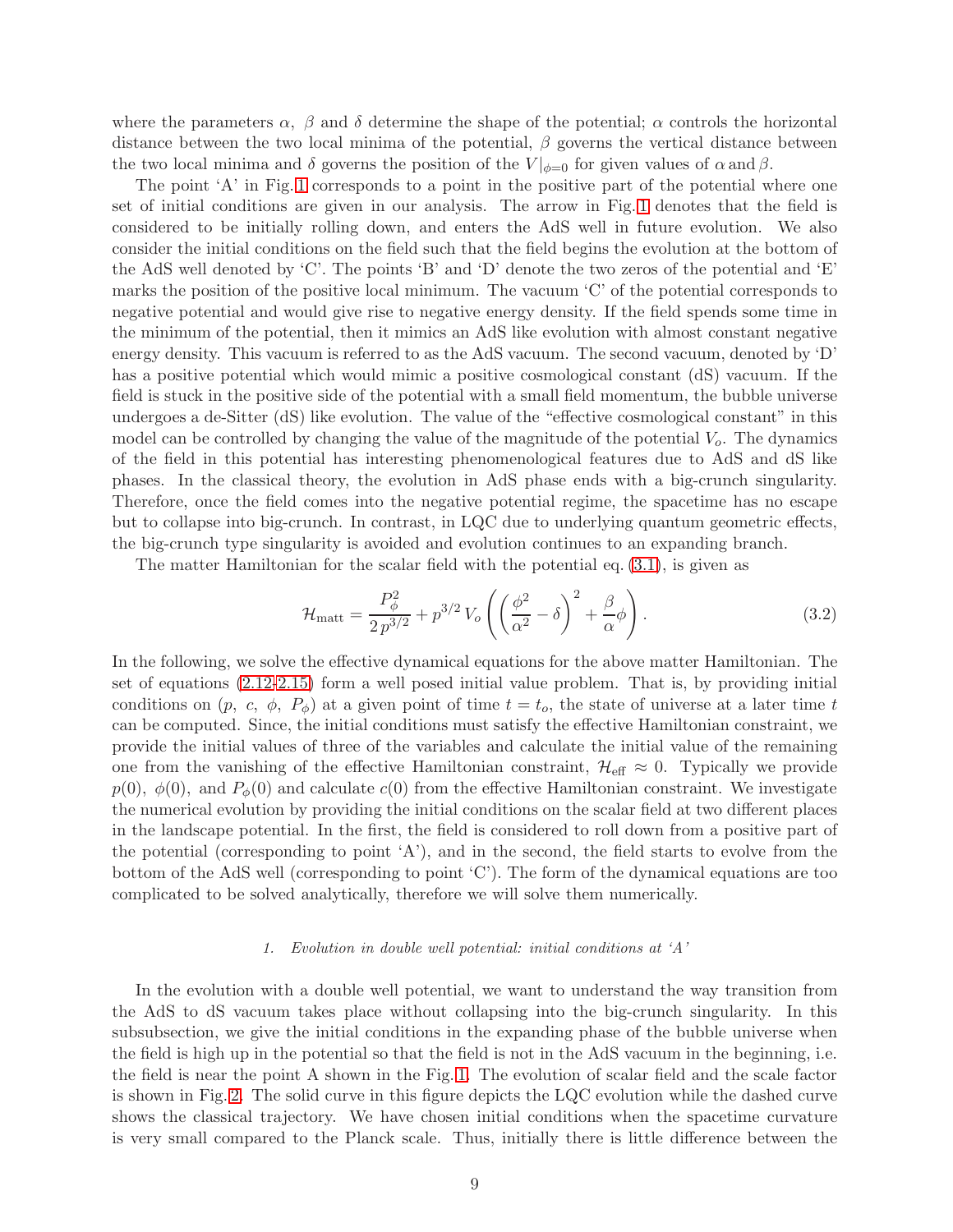classical and LQC dynamics. As the evolution takes place, the field rolls down the potential and crosses point 'B'. During this process, the field loses its kinetic energy due to Hubble friction as the scale factor expands. As the field enters the negative part of the potential near the AdS vacuum, it has a very small kinetic energy, so it spends some time at the bottom of the potential, corresponding to point 'C'. During this phase, as shown in Fig.  $2(a)$ , the scalar field slowly oscillates in the AdS well around the bottom of the potential 'C'. There, the negative potential energy dominates the kinetic energy and the total energy density of the field remains almost constant, as shown in Fig.  $3(a)$ , where the potential is almost constant negative as long as the field remains close to the bottom of the potential. The equation of state of the scalar field is shown in the Fig. [3\(b\).](#page-11-1) As long as the value of Hubble friction is small enough, the scalar field dwells around the AdS vacuum for a finite duration. Due to the negative energy density, the scale factor reaches a maximum size and starts to contract, making the Hubble rate negative. After the re-collapse takes place (shown in Fig.  $2(b)$ ), the kinetic energy of the field increases due to anti-friction originating from the negative Hubble rate. As a result, the field starts to roll up with a high kinetic energy. In the further evolution, as soon as the energy density of the field approaches Planckian value, the quantum geometric effects come into dominance, and the departures between classical theory and LQC become significant. The universe in LQC undergoes a non-singular bounce, as shown in Fig. [2\(b\).](#page-10-2) This behavior stands in a sharp contrast to the classical theory where a big crunch singularity is reached. As shown in Fig. [2,](#page-10-0) the scale factor in the classical theory (dashed curve), goes to big crunch, whereas the LQC trajectory bounces. The kinetic energy of the scalar field in the classical theory, diverges due to diverging Hubble rate. Due to this, the value of the scalar field diverges as well, and the scalar field does not settle into the dS vacuum.

In LQC, following the bounce, the Hubble rate again becomes positive, and its value increases rapidly. If the kinetic energy is high enough, the scalar field shoots into the positive well of the potential, as shown in the Fig. [2.](#page-10-0) In this phase of the evolution, the scale factor expands due to the positive Hubble rate and the field slows down, this time getting trapped into dS vacuum. In the dS vacuum state, the scale factor undergoes exponential expansion and the due to high Hubble friction the field remains in the dS vacuum, undergoing exponential inflation during the rest of the evolution.

<span id="page-10-1"></span>

<span id="page-10-2"></span><span id="page-10-0"></span>FIG. 2: These figures show the evolution starting from the left of the AdS vacuum of the landscape shown in Fig. [1.](#page-8-1) Figures (a) and (b) respectively show the evolution of the scalar field and the scale factor. The dashed curves show the classical trajectory, while the solid curves correspond to the LQC trajectories. It is clear from these figures that in LQC, instead of big-crunch singularity, there is a non-singular bounce. Following the bounce universe transits to a dS phase as the field evolves to the dS vacuum. The initial conditions for these plots are:  $a(0) = 10.5$ ,  $\phi(0) = -1.4$ ,  $\phi(0) = 0.14$  (in Planck units). The parameters of the potential are taken to be:  $\alpha = 0.28$ ,  $\beta = 0.16$ ,  $\delta = 10$  and  $V_o = 10^{-6}$ .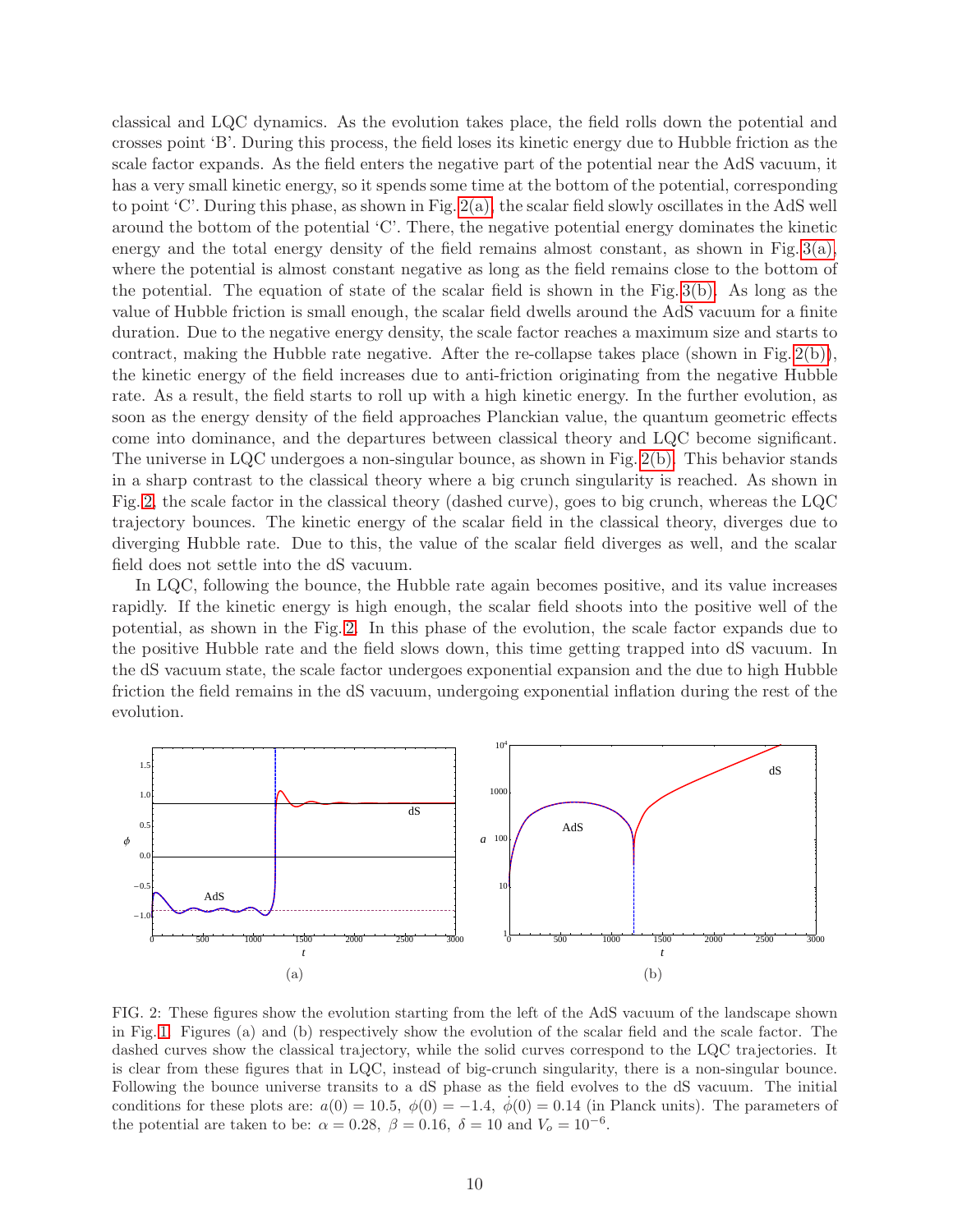<span id="page-11-0"></span>

<span id="page-11-1"></span>FIG. 3: Figures (a) and (b) respectively show the evolution of the potential and the equation of state of the scalar field corresponding to Fig. [2.](#page-10-0) The initial conditions for these plots are:  $a(0) = 10.5$ ,  $\phi(0) =$  $-1.4, \phi(0) = 0.14$  (in Planck units). The parameters of the potential are taken to be:  $\alpha = 0.28, \beta =$ 0.16,  $\delta = 10$  and  $V_o = 10^{-6}$ .

Thus, it is clear from the above discussion and Fig. [2](#page-10-0) that in the effective dynamical description of LQC, there is a non-singular and smooth transition from AdS to dS vacuum. It is also important to note that the energy density of the scalar field remains finite throughout the evolution, and scale factor remains greater than Planck length at the bounce. Fig. [4](#page-11-2) shows the evolution of energy density of the scalar field close to the bounce as the transition from AdS to dS vacuum takes place. The horizontal curve denoted by  $\rho_{\rm crit}$  shows the upper bound on the energy density, given as  $\rho_{\rm crit} \approx 0.41 \rho_{\rm Pl}$ . It is evident from the figure that, unlike in the classical theory where the energy density diverges, in LQC the energy density remains bounded. This is a distinguished feature of LQC, that all the curvature scalars always remain finite during the evolution.

It is worth mentioning that, the initial conditions are a little fine tuned, in order for the field to roll down and spend some time at the bottom of the AdS vacuum. However, the behavior described above remains qualitatively similar for a small perturbation around the initial conditions. As shown in Fig. [5,](#page-12-0) it also turns out that the dS vacuum phase is a future attractor for all such initial conditions for which the evolution takes place according to Fig. [2.](#page-10-0) It is also evident that the



<span id="page-11-2"></span>FIG. 4: This figure shows the evolution of the energy density of the scalar field, corresponding to Fig. [2,](#page-10-0) as the bounce takes place. The plot is zoomed in near the bounce in order to show the smooth evolution. It is clear to see that unlike in the classical theory where the energy density would have diverged to infinity, in LQC it remains finite throughout the evolution. The value of energy density shown in this figure is in the units of Planck density  $\rho_{\text{Pl}}$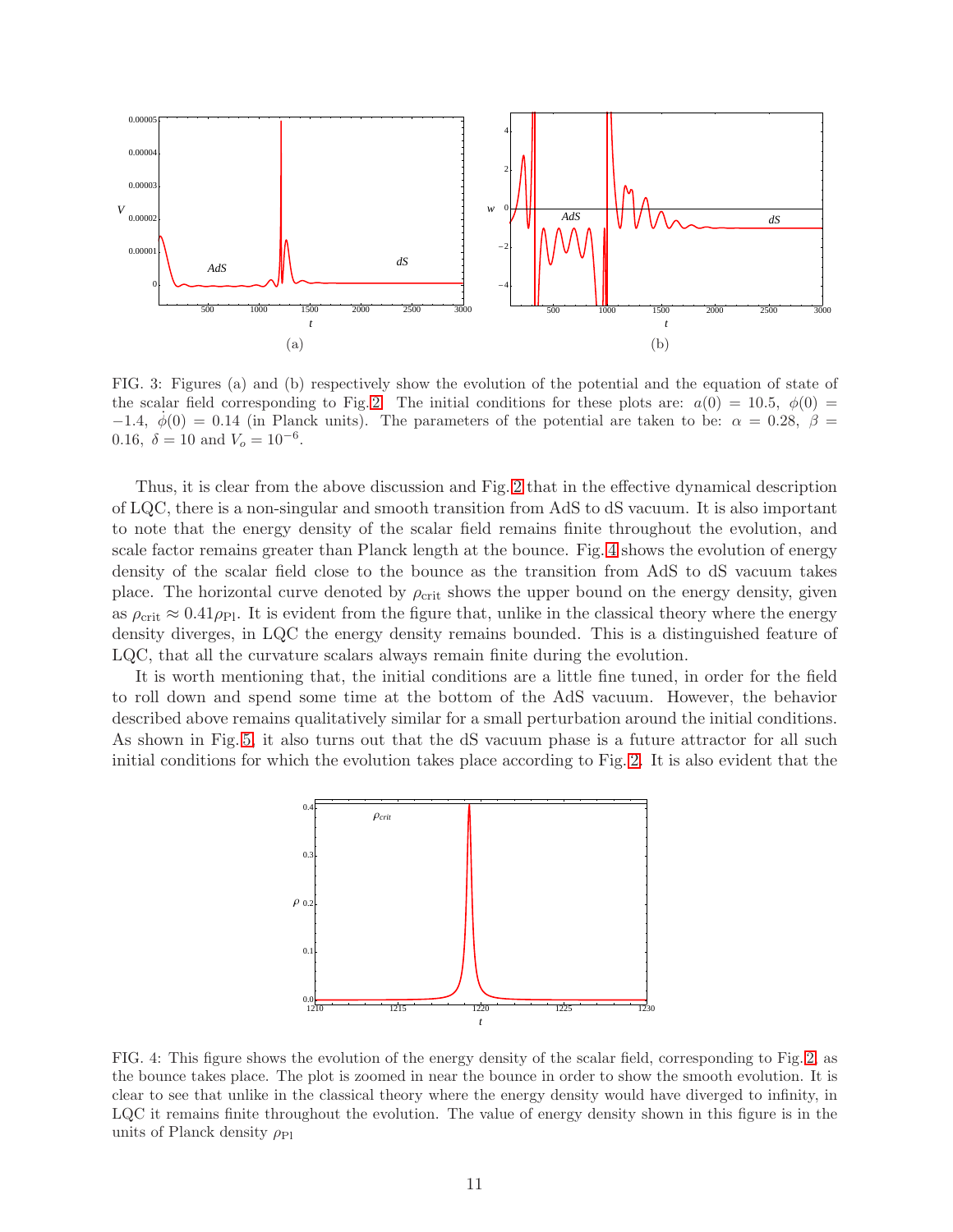

<span id="page-12-0"></span>FIG. 5: This figure shows the dynamical phase trajectories of the scalar field at late times when the field climbs up to the positive part of the potential. Different trajectories correspond to different initial conditions on the value of the scalar field velocity,  $\dot{\phi}$ . It is clear from the plot that the terminal dS phase is obtained for a range of initial condition. This implies that dS vacuum is a future attractor for such a choice of initial conditions. The parameters of the potential are taken to be:  $\alpha = 0.38$ ,  $\beta = 0.62$ ,  $\delta = 10$  and  $V_o = 10^{-6}$ .

dynamical trajectories corresponding to different initial conditions tend to the dS vacuum in their future evolution.



<span id="page-12-1"></span>FIG. 6: This figure shows the an example of evolution when the field spend more time in the AdS well while the scale factor undergoes two cycles of recollapse and bounce. After these two cycles, the field makes a transition to dS vacuum. The initial conditions for these plot are:  $a(0) = 10.5$ ,  $\phi(0) = -1.4$ ,  $\phi(0) = 0.07$ (in Planck units). Parameters of the potential are taken to be the same as in Fig. [2.](#page-10-0)

Depending on the initial conditions, it is possible that the scalar field may go through multiple AdS phases before making a non-singular transition to the dS vacuum. Fig. [6](#page-12-1) shows such an interesting phenomenological case for the double well landscape potential. As compared to the evolution shown in Fig. [2,](#page-10-0) the scale factor undergoes two cycles of recollapse while the scalar field oscillates in the AdS well. It turns out that after the first bounce, the velocity of the scalar field,  $\dot{\phi}$  is negative. As a result, instead of crossing the barrier between AdS and dS vacua, the field attempts to climb back towards 'A' but fails due to infinite barrier on that side. However, during the second cycle, the field has a positive velocity with enough kinetic energy to transit to the dS vacuum. Similarly, the initial conditions can be fine tuned to obtained more cycles of recollapse before transiting to dS vacuum. By tuning the parameters of the potential, one may also obtain initial conditions such that the field never shoots off to the positive part of the potential and keeps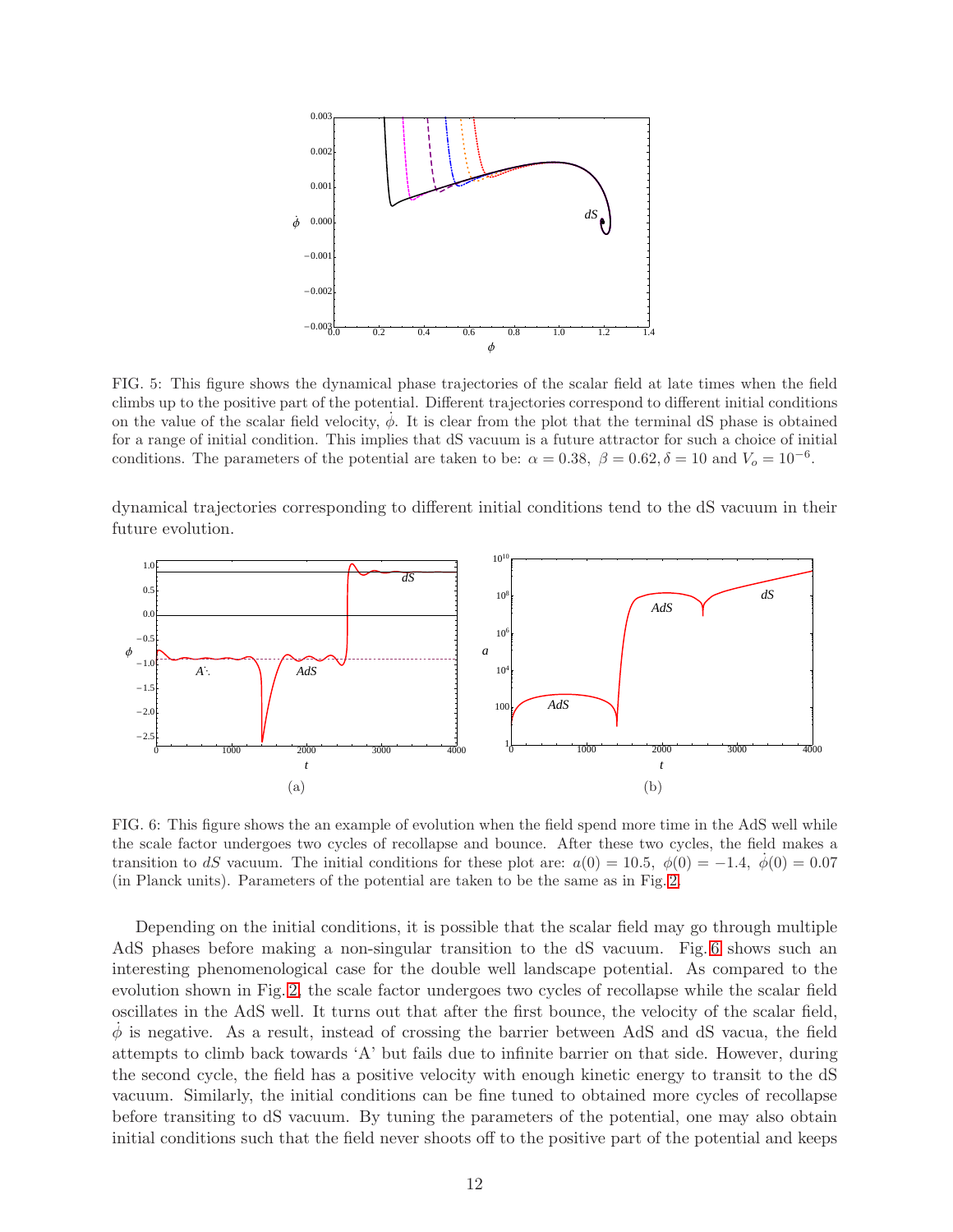oscillating around the AdS vacuum. In this way the evolution of spacetime under the landscape potential in LQC has a rich phenomenology.

#### 2. Evolution in double well potential: initial conditions in the AdS well

So far we have discussed the evolution of the field in a double well potential (as shown Fig. [1\)](#page-8-1) when the initial conditions are given near the point 'A'. That is, the field begins to roll down from a positive part of the potential, and approaches the AdS well. Let us now consider initial conditions so that the field starts its evolution from the bottom of the AdS well with a very small kinetic energy. Fig. [7](#page-13-0) shows the evolution of the scalar field and the corresponding scale factor. Since the field is in the AdS vacua, future evolution leads to a recollapse, and the scale factor starts decreasing. In subsequent evolution, the curvature of spacetime becomes Planckian, and due to the quantum geometric effects, the scale factor goes through a non-singular bounce. If the kinetic energy is sufficient and the field has the correct sign of  $\phi$  (positive in this case), it settles in the dS well (corresponding to point 'D'). In the further evolution, as shown in the Fig. [7,](#page-13-0) as the field settles in the dS vacuum, while the scale factor undergoes an exponentially expanding phase. Thus we obtain a non-singular transition from AdS to dS phase.



<span id="page-13-0"></span>FIG. 7: This figure shows the an example of evolution when the initial conditions are provided at the minimum of the AdS well corresponding to the point 'C' in Fig. [1.](#page-8-1) It is clear to see that the field undergoes a non-singular evolution, and ends up in the dS vacuum. During this evolution the scale factor undergoes one cycle of recollapse in the AdS phase. The initial conditions for these plot are:  $a(0) = 10.5, \phi(0) =$  $-1.4, \phi(0) = 0.17$  (in Planck units). Parameters of the potential are taken to be the same as in Fig. [2.](#page-10-0)

#### B. Triple well potential

We now consider a triple well potential in the landscape scenario which has one AdS vacuum and two different dS vacua. We consider the potential of the following form:

<span id="page-13-1"></span>
$$
V(\phi) = V_o \left( \left( \frac{\phi^2}{\alpha^2} - \delta \right)^3 + \nu \left( \frac{\phi^2}{\alpha^2} - \delta \right)^2 + \frac{\beta}{\alpha} \phi + \Omega \right)
$$
 (3.3)

where  $\alpha$ ,  $\beta$ ,  $\nu$ ,  $\delta$ ,  $\Omega$  and  $V_o$  are parameters of the potential. The landscape potential given by the above equation has the shape as shown in the Fig. [8.](#page-14-0) In this figure, point 'A' refers to the position of the scalar field for a class of initial conditions when the field begins its evolution away from the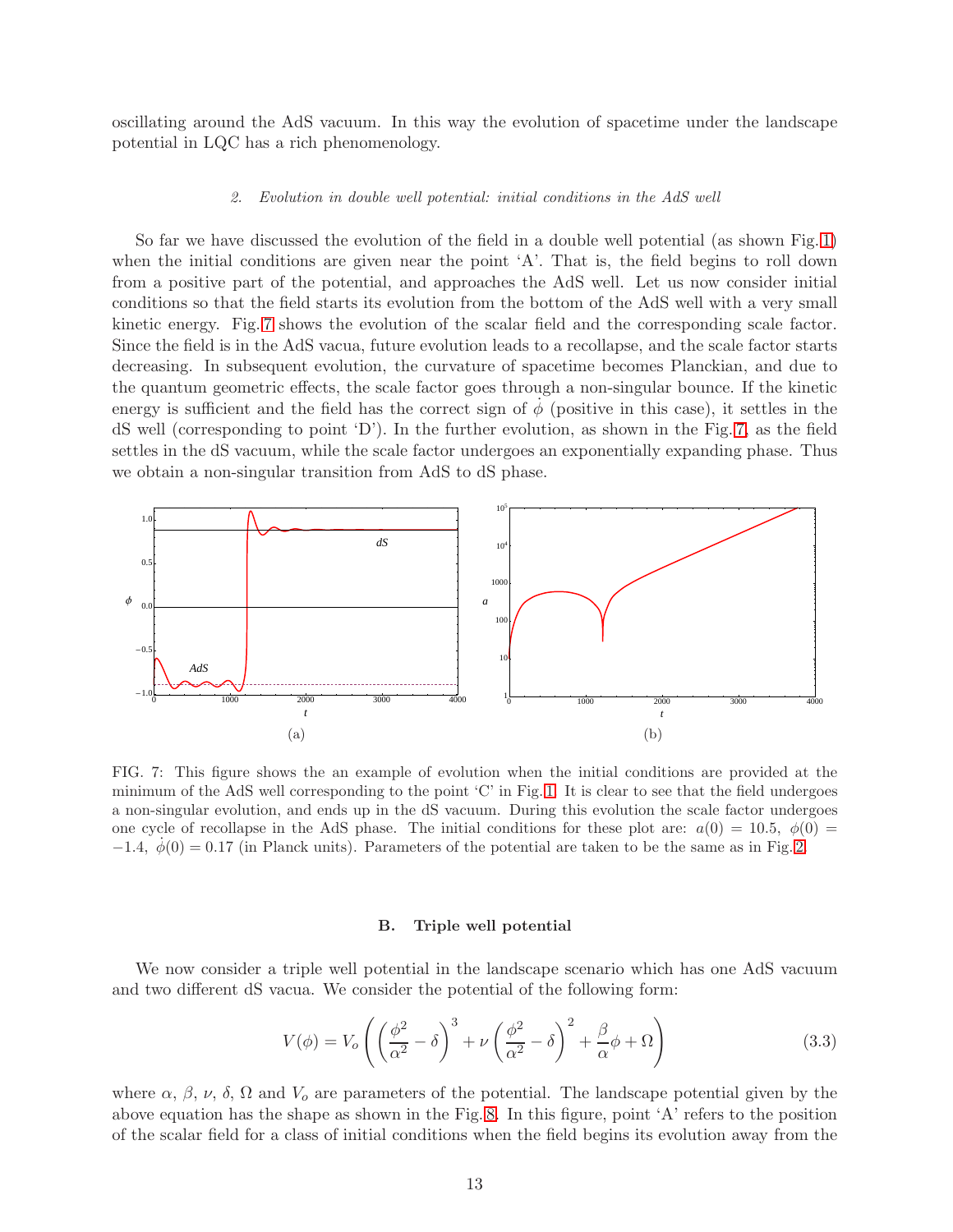

<span id="page-14-0"></span>FIG. 8: This figure shows an example of a triple well landscape. The point 'A' refers to the position of the scalar field for a class of initial conditions when the field begins its evolution out the of the AdS well. 'B' and 'D' denote the zeros of the potential, and 'C' marks the AdS vacuum. Points 'E' and 'F' correspond to the de-Sitter vacua  $dS_{(I)}$  and  $dS_{(II)}$  respectively.

AdS well. Points 'B' and 'D' denote the zeros of the potential, 'C' marks the AdS vacuum, and 'E' and 'F' correspond to the de-Sitter vacua  $dS_{(I)}$  and  $dS_{(II)}$  respectively. The arrow in Fig. [8](#page-14-0) depicts the case of the initial condition when the field is considered to be rolling down, and it enters the AdS well in future evolution. As compared to the double well landscape potential discussed in the previous subsection, there are two possible end states in the present case. That is, after the field comes out of the AdS well, it can either settle in the first dS vacuum  $(dS_{(I)})$  or in the second dS vacuum  $(dS_{(II)})$ . Whether the field ends up in  $dS_{(I)}$  or  $dS_{(II)}$  depends on the magnitude of the potential and the initial velocity of the scalar field. We will now solve the equations of motion for the landscape potential given in eq. [\(3.3\)](#page-13-1), and obtain transitions to both the dS vacua, namely  $dS_{(I)}$  and  $dS_{(II)}$ .

The initial evolution of the scalar field is similar to that in the case of double well potential. As the field rolls down to the AdS well, the scale factor begins to contract. In the further evolution, instead of going into big-crunch, the scale factor bounces from a finite non-zero value. During the bounce, the field gains a lot of kinetic energy owing to the anti-friction caused by negative Hubble rate. After the bounce, the field may either roll back in to the AdS well (which happens if the velocity of the scalar field becomes negative), or climb up the potential all the way to the positive hills (dS vacua). From this moment onwards, if the field has enough kinetic energy, it passes through the  $dS_{(I)}$  vacuum and sits in the  $dS_{(II)}$  vacuum. Otherwise, the field will settle down in the first de-Sitter well, i.e.  $dS_{(I)}$ . In the following subsubsections, we consider two types of initial conditions: (i) when the scalar field begins to roll down from the positive part of the potential (corresponding to point 'A' in Fig. [8\)](#page-14-0) on the left of the AdS vacuum, and (ii) when the scalar field starts its evolution from the bottom of the AdS well (corresponding to point 'C' in Fig. [8\)](#page-14-0).

#### 1. Evolution in triple well potential: initial conditions at 'A'

Fig. [9](#page-15-0) shows the phase diagram of the dynamical trajectories of the scalar field, in the triple well landscape potential, when the initial conditions are provided in the positive part of the potential out of the AdS well, corresponding to point 'A' in Fig. [8.](#page-14-0) Different trajectories in this phase plot correspond to different initial values of the scalar field velocity,  $\dot{\phi}(0)$ . It is evident that in the future evolution, some of the trajectories end up in the first de-Sitter vacuum  $dS_{(I)}$  (corresponding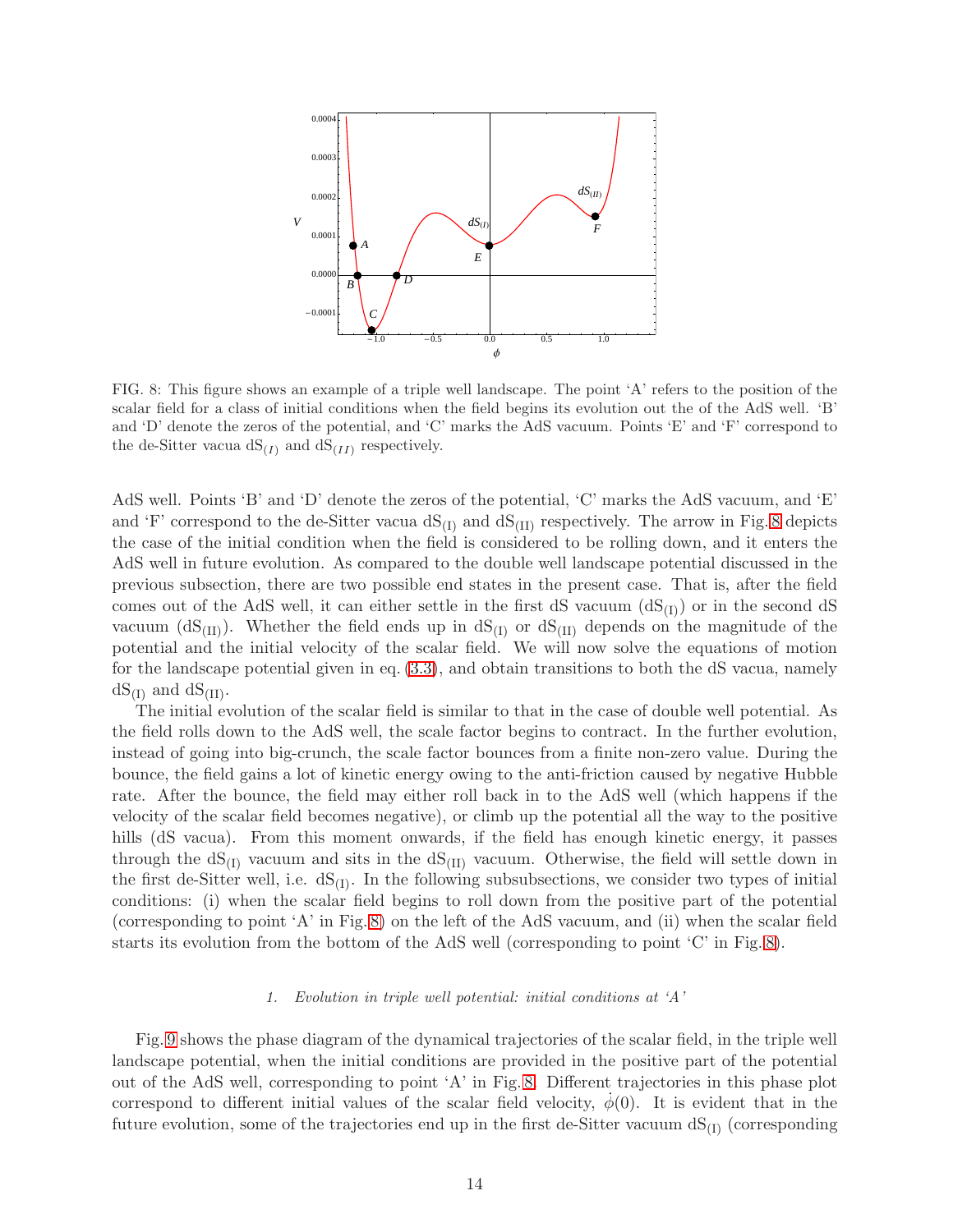

<span id="page-15-0"></span>FIG. 9: This figure shows the dynamical phase trajectories of the scalar field at late times when the field climbs up to the positive part of the potential. Different trajectories correspond to different initial conditions on the value of the scalar field velocity,  $\dot{\phi}$ . It is evident from the figure that there are two possible future attractors for these class of solutions. Some of the trajectories end up into first dS vacuum (denoted by  $dS_{(I)}$ ) and others into second dS vacuum (denoted by  $dS_{(II)}$ ). The parameters of the potential are taken to be:  $\alpha = 0.16$ ,  $\beta = 129.6$ ,  $\delta = 2.9$ ,  $\nu = -13$ ,  $\Omega = 180$  and  $\widetilde{V}_o = 10^{-6}$ .



<span id="page-15-1"></span>FIG. 10: This figure shows two examples of evolutions in triple well landscape potential. The solid (black) curve corresponds to the transition from  $AdS$  to  $dS$ <sub>(II)</sub> and the dashed (blue) curve shows the transition from AdS to  $dS_{(I)}$ . The figure (a) shows the evolution of the scalar field and (b) shows the corresponding scale factor which undergoes a bounce while the field makes a transition from AdS to one of the dS vacua. It is evident from the figure that in the beginning of the evolution, the scalar field spends some time in the AdS vacuum and then depending on the initial conditions and the parameters of the potential there is a non-singular transition from the AdS vacuum to one of the false dS vacua. The initial conditions for the evolution shown in these plots are:  $a(0) = 7$ ,  $\phi(0) = -0.75$ ,  $\dot{\phi}(0) = 1.17 \times 10^{-2}$  (in Planck units) for the solid curve, and  $a(0) = 7$ ,  $\phi(0) = -0.75$ ,  $\dot{\phi}(0) = 1.18 \times 10^{-2}$  for the dashed curve. The parameters of the potential are:  $\alpha = 0.16$ ,  $\beta = 75.78$ ,  $\delta = 4.25$ ,  $\nu = -13$ ,  $\Omega = 180$  and  $V_o = 10^{-6}$ .

to point 'E' in Fig. [8\)](#page-14-0) while others in the second vacuum  $dS_{(II)}$  (corresponding to point 'F' in Fig. [8\)](#page-14-0). In this way, the two de-Sitter vacua are future attractors of the corresponding dynamical trajectories. Let us now analyze the time evolution of the scalar field and the scale factor as the field passes through the landscape potential.

Fig. [10](#page-15-1) shows the evolution of the scalar field and the corresponding scale factor for two different situations. In one of these situations, the field makes a transition from the AdS vacuum to the first dS vacuum  $(dS_{(I)})$ , and in the other case the field ends up in the second dS vacuum  $(dS_{(II)})$ .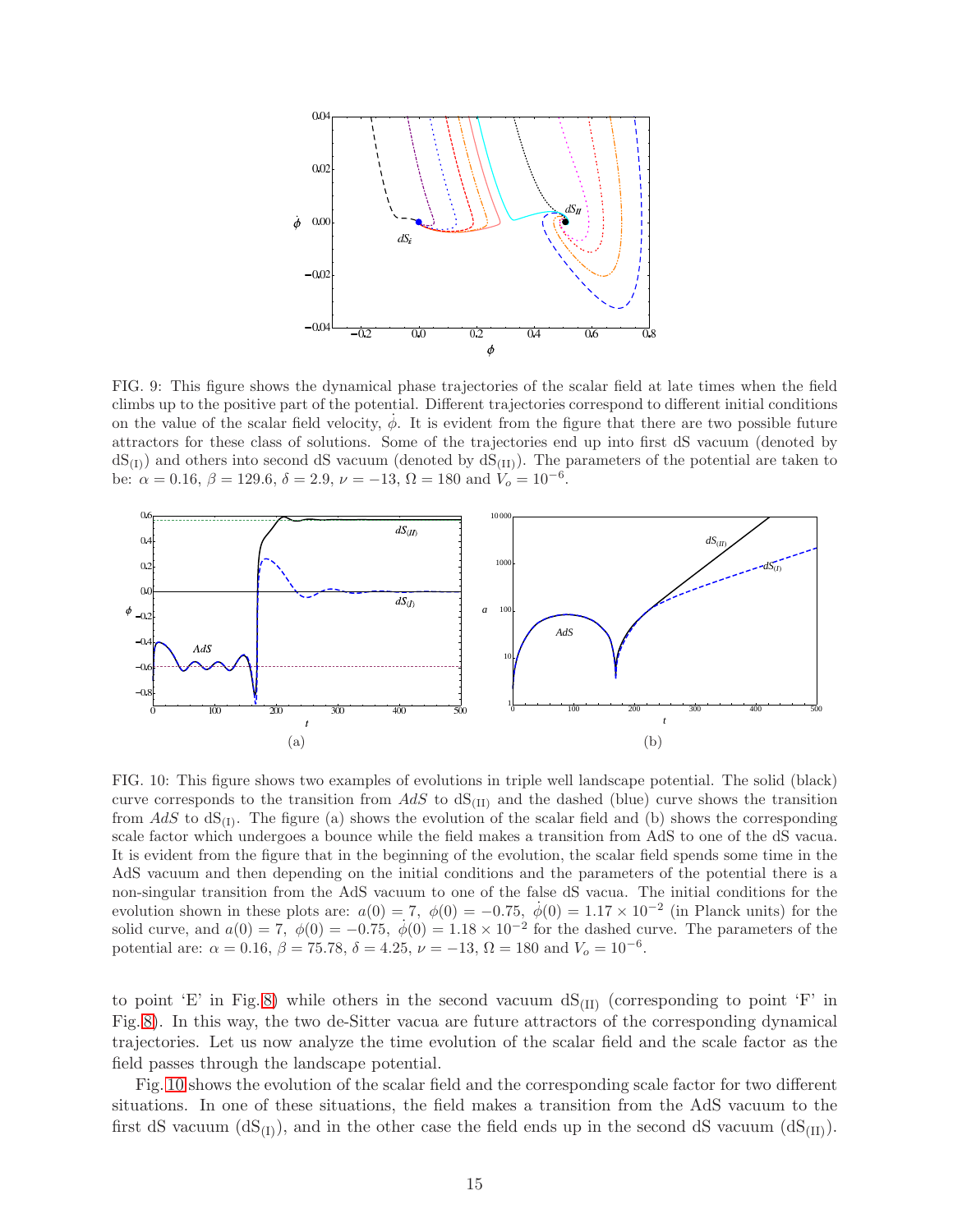

<span id="page-16-0"></span>FIG. 11: This figure shows the an example of evolution when the field spend more time in the AdS well while the scale factor undergoes two cycles of recollapse and bounce. The dashed curve shows the transition to  $dS_{(I)}$ , while the solid curve corresponds to the transition to  $dS_{(II)}$ . The initial conditions for the evolution shown in these plots are:  $a(0) = 7$ ,  $\phi(0) = -0.75$ ,  $\dot{\phi}(0) = 1.2 \times 10^{-2}$  (in Planck units) for the solid curve, and  $a(0) = 7$ ,  $\phi(0) = -0.7$ ,  $\phi(0) = 5.6 \times 10^{-4}$  (in Planck units) for the dashed curve. The parameters of the potential are taken to be the same as in Fig. [10.](#page-15-1)

The evolution of the corresponding scale factors show that during these transitions, the universe undergoes a non-singular bounce instead of falling into a big-crunch singularity. As a result, the scale factor bounces from a non-zero finite value. During the entire evolution, the energy density and the expansion scalar remain finite, which signals the avoidance of curvature singularity in the course of 'AdS-dS<sub>(i)</sub>' vacuum transitions. Fig. [11](#page-16-0) shows two examples of the evolution where the the scale factor undergoes two cycles of AdS recollapse before the scalar field makes a transition from the AdS vacuum to one of the dS vacua. At the end of the first cycle, the velocity of the scalar field is negative, due to which instead of shooting off to one of the dS vacua, the field attempts to climb back in the other direction. On the other hand, the velocity of the scalar field at the end of the second cycle becomes positive and it climbs up to one of the dS vacua. The solid curve corresponds to the transitions to  $dS<sub>(II)</sub>$  and the dashed curves show the evolution when the end state of the field is  $dS_{(I)}$ . In this way, by tuning the initial conditions one can obtain more than one AdS cycles before making the transition to dS vacua.

#### 2. Evolution in triple well potential: initial condition in the AdS well

Let us now consider initial conditions so that the scalar field starts its evolution at the bottom of the AdS well (corresponding to 'C' in Fig. [8\)](#page-14-0), with a small kinetic energy. Fig. [12](#page-17-0) shows the evolution of the scalar field and the corresponding scale factors. The dashed curve corresponds to the transition to  $dS_{(I)}$  (corresponding to point 'E' in Fig. [8\)](#page-14-0), while the solid curve shows the transition to  $dS<sub>(II)</sub>$  (corresponding to point 'F' in Fig. [8\)](#page-14-0). Since, the field is inside the AdS well, in the future evolution there is a recollapse of the scale factor. As the scale factor decreases, the curvature of spacetime becomes Planckian and quantum geometric effects become prominent. As a result, instead of going into a big-crunch singularity, the scale factor undergoes a smooth non-singular bounce while the scalar field makes transition to one of the dS vacua.

Let us summarize the results of this section. We have considered a double well and a triple well potential in the effective spacetime description of the  $k = -1$  model in LQC. We have considered two types of initial conditions: first, when the potential of the landscape takes a positive value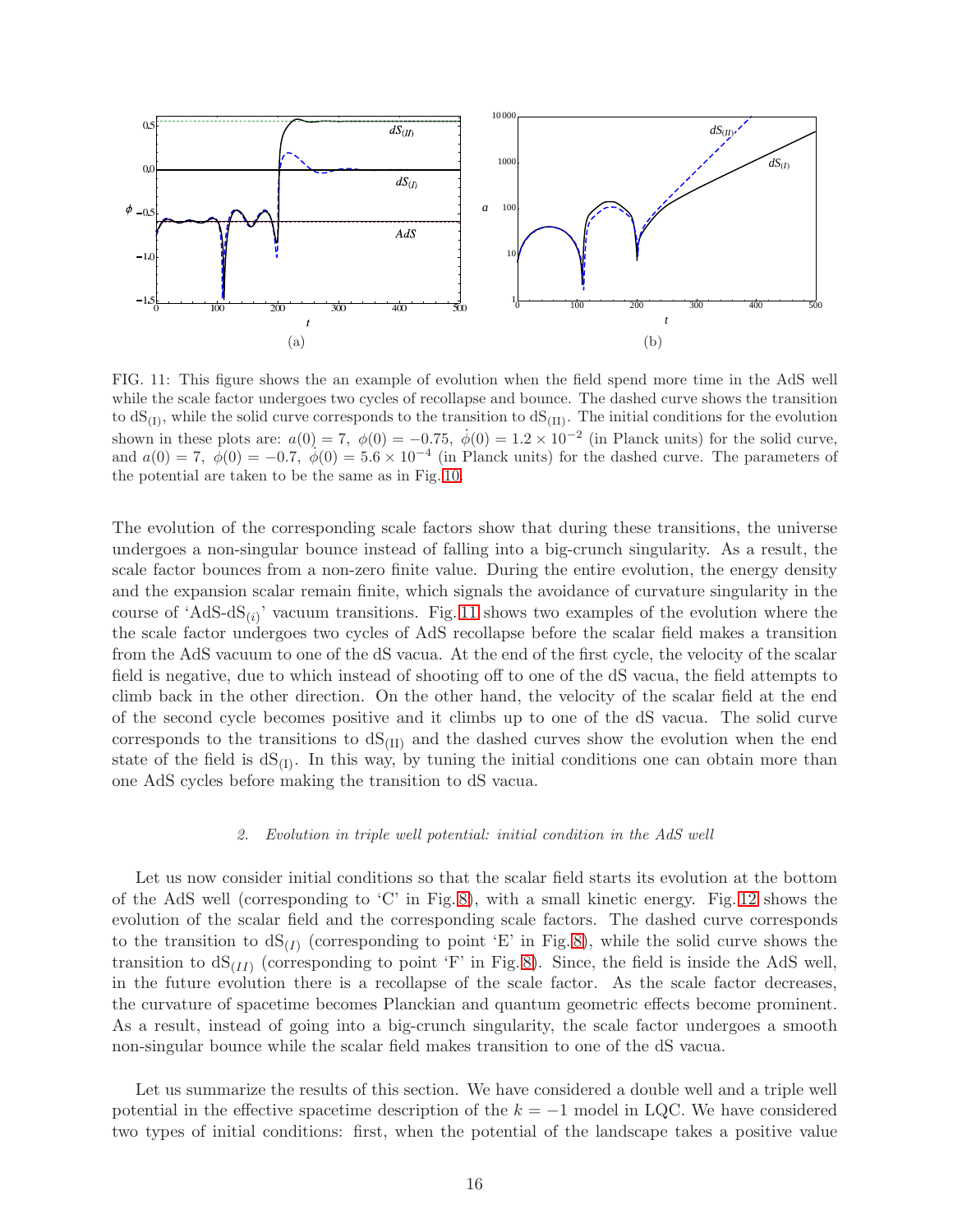

<span id="page-17-0"></span>FIG. 12: This figure shows examples of evolution when the initial conditions are given at the bottom of the AdS well. The dashed curve shows the transition to  $dS_{(I)}$ , while the solid curve corresponds to the transition to dS<sub>(II)</sub>. The initial conditions for the evolution shown in these plots are:  $a(0) = 22.3$ ,  $\phi(0) = -0.59$ ,  $\dot{\phi}(0) =$  $2 \times 10^{-2}$  (in Planck units) for the solid curve, and  $a(0) = 22.3$ ,  $\phi(0) = -0.59$ ,  $\dot{\phi}(0) = 4.8 \times 10^{-2}$  (in Planck units) for the dashed curve. The parameters of the potential are taken to be the same as in Fig. [10.](#page-15-1)

starting out of the AdS well and, second, when the field begins its evolution at the bottom of the AdS well. By numerically solving effective dynamical equations we show that unlike in the classical theory, there is a smooth non-singular transition from AdS vacuum to dS vacua in LQC. Depending on the initial conditions, it is possible that the field gets trapped inside the AdS well and oscillates for more than one cycle of AdS recollapse before making transition to a dS vacuum. The big crunch singularity of the classical theory is generically resolved and replaced by a big bounce. This result can now be generalized to any such landscape with more than one well. As discussed above, the LQC effects are visible only when the energy density becomes Planckian. Such a situation arises whenever the scale factor undergoes re-collapse (in our case while passing through the AdS phase). So, in any generic landscape, the LQC effects will always resolve the big-crunch singularity, as expected from the proof of resolution of all strong singularities in isotropic LQC [\[36\]](#page-21-11).

## IV. DISCUSSION

In a multiverse permitting eternal inflation, a challenging problem is to understand the way a bubble universe makes a transition from AdS phase to the dS phase. The metric inside such bubbles is that of an open FRW model. It is straightforward to see using classical theory that in the future evolution, an AdS bubble encounters a big crunch singularity. Transitions from AdS to dS are thus not possible in GR. It has been hoped that incorporation of quantum gravity effects can provide insights to this problem. Apart from understanding the global structure of multiverse, an answer to this question is also important to understand the measure problem in the multiverse. Recently, a local measure proposal based on a 'watcher' has been put forward [\[5](#page-20-4)], where probabilities are assigned to various events by an eternal observer, on a time-like geodesic, conjectured to make infinite number of transitions in the multiverse. Since the spacetime, in an AdS phase, ends with a big crunch singularity, it becomes necessary to find mechanisms to resolve singularities in the landscape scenario, so that the watcher can safely evolve from one vacua to another.

In this article, we addressed above problem using the effective spacetime description of LQC, which takes into account the corrections due to the quantum geometric nature of spacetime, as understood in loop quantum gravity. Due to these quantum geometric corrections, the Friedmann and Raychaudhuri equations are modified and the classical singularity is resolved. In the effective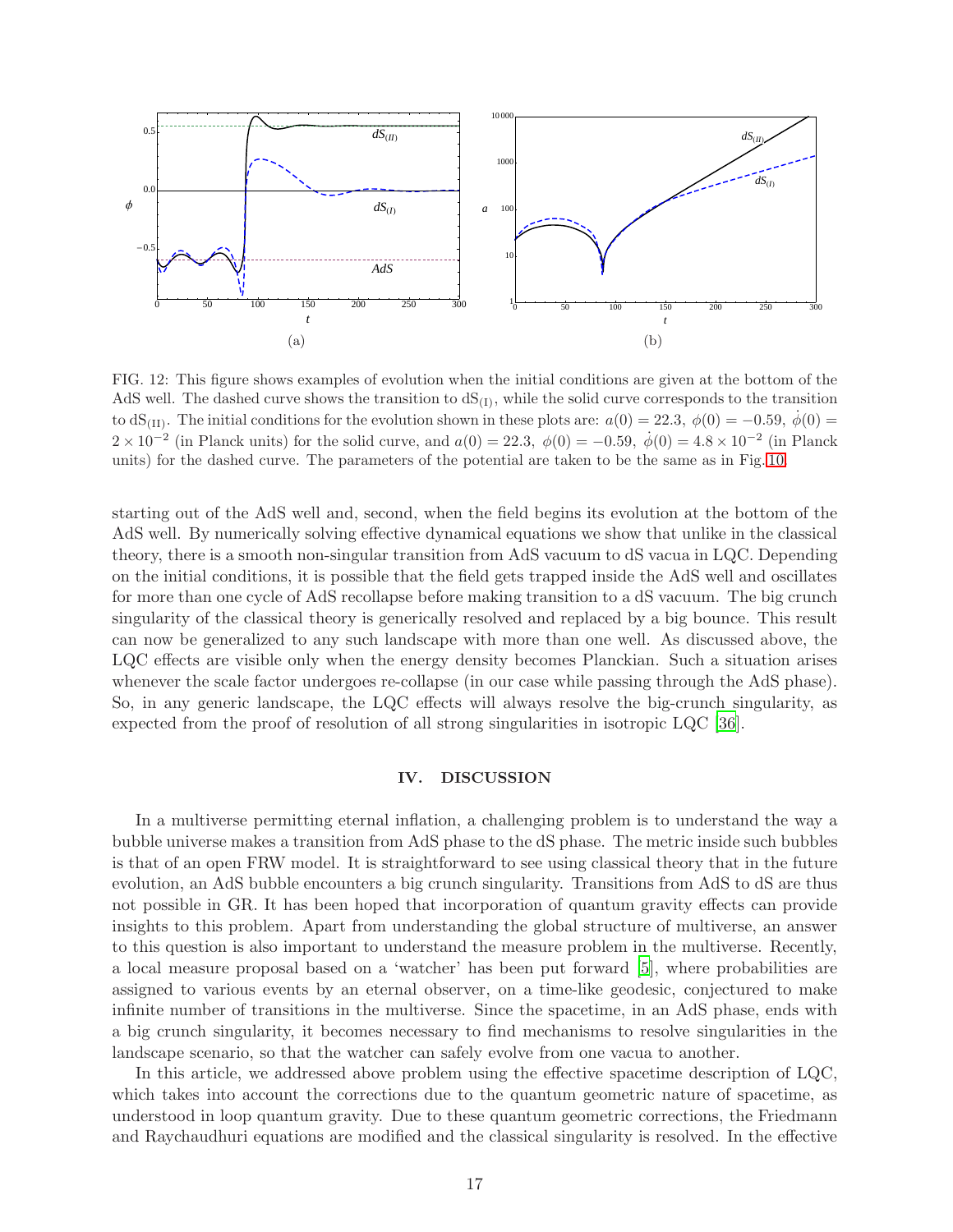4-dimensional picture, we consider an open FRW universe with a scalar field, with two types of self interacting potentials: a double well and a triple well potential. The form of the potentials is motivated from the landscape scenario. The problem we are interested in is to understand the transitions from the AdS to dS vacuum in the multiverse. In order to study the resolution of singularity and a smooth transition from AdS phase to a dS phase we consider potentials which have at least one AdS vacuum. With the help of explicit numerical simulations we show that, unlike in the classical theory, the big-crunch singularity is resolved in LQC and a smooth non-singular transition from AdS to dS phase can be obtained. Quantum gravitational resolution of big-crunch singularity changes the global structure of multiverse, as well as provides the watcher a safe passage from AdS to dS vacuum. It is to be noted that the quantum gravitational effects come into play only when the energy density is Planckian. Far away from bounce, when the curvature is very small and the energy density is less than a percent of the maximum allowed energy density, the quantum geometric effects are too feeble to make any difference between the effective trajectory of LQC and the classical theory.

In the numerical simulations of the landscape potentials, we considered two types of initial conditions, first when the scalar field begin to roll down from a positive part of the potential, and second when the field is already inside the AdS well. In the first type of initial conditions the field enters the AdS well in future evolution. In both the cases, the numerical simulations show that there is a non-singular smooth transition from AdS to dS phase, if the field builds up sufficient kinetic energy during the bounce. We have also shown examples of simulations where it takes two AdS cycles for the field to transit to the dS phase, giving rise to a 'AdS-AdS-dS' transition. In the triple well potential landscape we have considered one AdS vacuum with negative potential and two dS vacua with positive potential. As compared to the double well landscape, there are two different possible end states from the scalar field in the triple well, i.e. the two de-Sitter phases  $dS_{(I)}$ and  $dS<sub>(II)</sub>$ . The numerical simulations show that, like in the double well, there are transitions from AdS to dS phases. We have considered the transitions to both of the dS phases in the numerical simulations presented here. It turns out that there are initial conditions for which there are two AdS cycles before the field settles in one of the dS phases. For these initial conditions, there are two different future attractors corresponding to the two dS vacua, portrayed in the dynamical trajectories of the field.

Thus, we see that quantum geometric corrections in LQC resolve the big-crunch singularity occurring inside a bubble in the AdS phase. The non-singular evolution across the the big- crunch enables one to extend the geodesics across the big crunch. This provides the 'watcher' a safe transition from AdS to dS phase as well as opens up promising avenues to address the measure problem in the eternal inflation scenario.

Note: While this manuscript was being written, J. Garriga, A. Vilenkin, J. Zhang made us aware of their ongoing work on similar lines which is expected to appear simultaneously [\[60\]](#page-22-16).

#### Acknowledgments

We are grateful to Alexander Vilenkin for helpful discussions and comments on the manuscript. PS thanks organizers of the New Frontiers in Astronomy and Cosmology conference where discussions with Alexander Vilenkin led to this project. This work is supported by NSF grant PHYS1068743 and a grant by the John Templeton Foundation. The opinions expressed in this publication are those of the authors and do not necessarily reflect the views of the John Templeton Foundation. BG's research is partially supported by the Coates Scholar Research Award of Louisiana State University.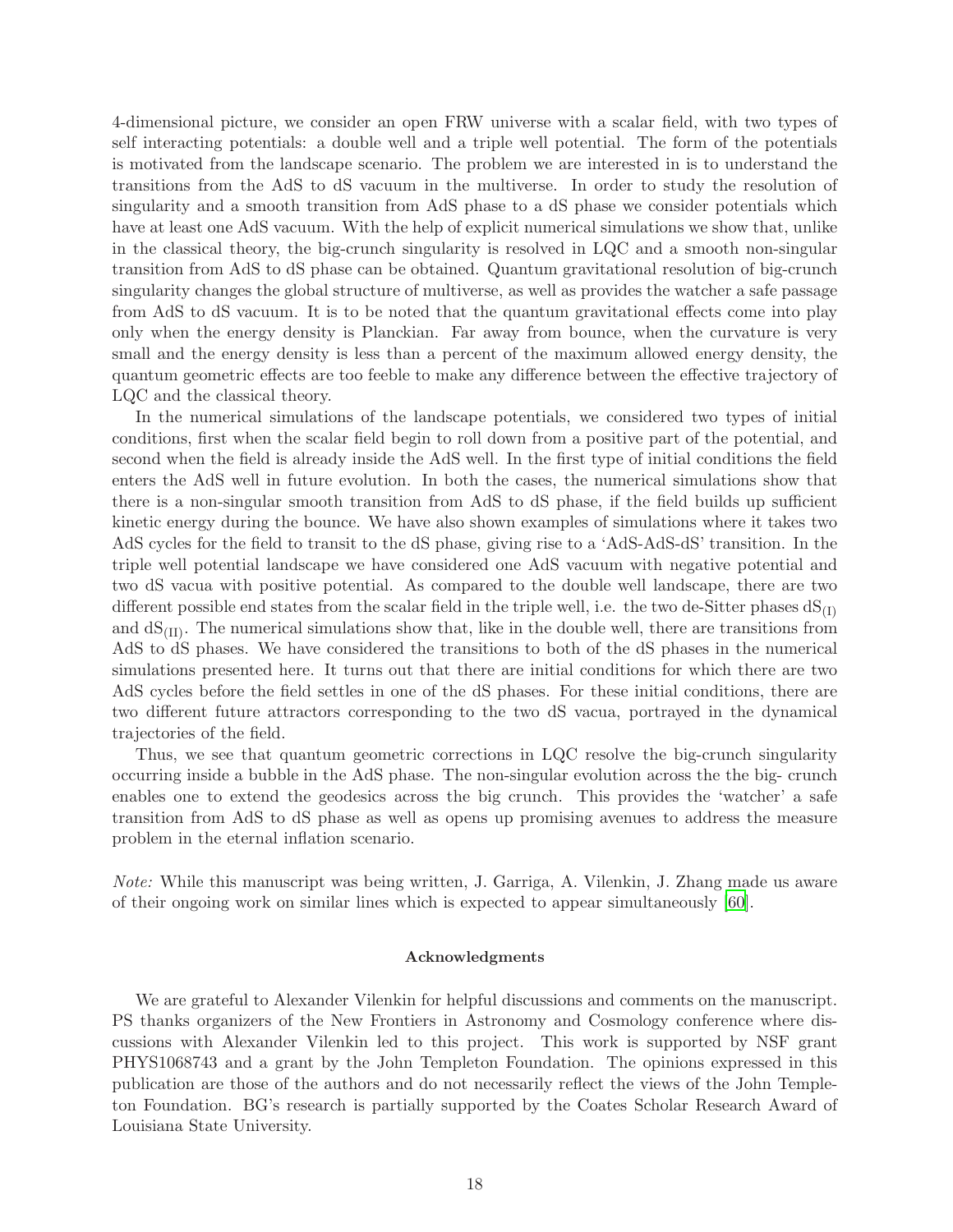#### <span id="page-19-0"></span>Appendix A:  $k = 0$  FRW universe

The goal of this appendix is to show that for  $k = 0$  isotropic landscape model, though singularities are resoled, there is no AdS-dS transition. The metric for  $k = 0$  FRW universe is given as

$$
ds^{2} = -dt^{2} + a^{2} \left(dx^{2} + dy^{2} + dz^{2}\right)
$$
 (A1)

where  $\alpha$  is the scale factor of the homogenous and isotropic metric and  $t$  is the proper time. In the classical theory, the flat FRW universe is governed by the following Friedmann equation

<span id="page-19-3"></span>
$$
H^2 = \frac{8\pi G}{3}\rho.
$$
 (A2)

The effective Hamiltonian for  $k = 0$  FRW spacetime in terms of the symmetry reduced triad  $(p)$ and the connection (c) with the lapse being  $N = 1$  is given as [\[13](#page-21-3)[–15](#page-21-15)]

$$
\mathcal{H}_{\text{eff}} = -\frac{3p^{3/2}}{8\pi G \gamma^2 \lambda^2} \sin^2(\bar{\mu}c) + \frac{P_{\phi}^2}{2p^{3/2}} + V(\phi)p^{3/2}
$$
 (A3)

where  $\bar{\mu} = \lambda/\sqrt{p}$ ,  $P_{\phi}$  is the momentum of the scalar field and  $V(\phi)$  is the self interacting potential. The equations of motion of the triad and the connection can then be derived from the Hamilton's equations of motion

$$
\dot{p} = \{p, \mathcal{H}_{\text{eff}}\}, \qquad \dot{c} = \{c, \mathcal{H}_{\text{eff}}\}.
$$
 (A4)

The equations of motion hence derived give rise to modified Friedmann equations, which can be written in terms of the energy density of the matter field and the Hubble rate as follows

<span id="page-19-1"></span>
$$
H^2 = \frac{8\pi G}{3}\rho \left(1 - \frac{\rho}{\rho_c}\right),\tag{A5}
$$

where  $\rho$  is the energy density of the matter field,  $\rho_c = 0.41 \rho_{\rm Pl}$  is the maximum value of the energy density at the bounce, and H is the Hubble rate given via  $H = \dot{a}/a$ . For a scalar field the energy density  $(\rho)$  and the pressure  $(P)$  of the matter field is given via

$$
\rho = \frac{1}{2}\dot{\phi}^2 + V(\phi) \quad \text{and} \quad P = \frac{1}{2}\dot{\phi}^2 - V(\phi). \tag{A6}
$$

The conservation of energy momentum tensor further gives

<span id="page-19-2"></span>
$$
\dot{\rho} = -3H\left(\rho + P\right). \tag{A7}
$$

In order for the field to mimic an AdS phase inside the negative part of the landscape potential, the velocity of the scalar field should be very small  $\phi \approx 0$  and the potential should dominate to give rise to a negative total energy density, in which case  $\rho \approx V(\phi)$  where  $V(\phi) < 0$ . The pressure of the scalar field would then be  $P \approx -V(\phi)$ , making the equation of state of the scalar field inside the negative part of potential  $w \approx -1$ . However, it is important to emphasize that in the  $k = 0$  model the energy density can not be negative. From eq.  $(A5)$  it is clear that for any physical solution one must have  $H^2 \geq 0$ , which leads to the following inequality on the energy density

$$
0 \le \rho \le \rho_{\rm crit}.\tag{A8}
$$

It is now clear from the above inequality that in a homogeneous and isotropic  $k = 0$  FRW universe it is impossible to have an AdS phase, which would require  $\rho < 0$  during the evolution of a scalar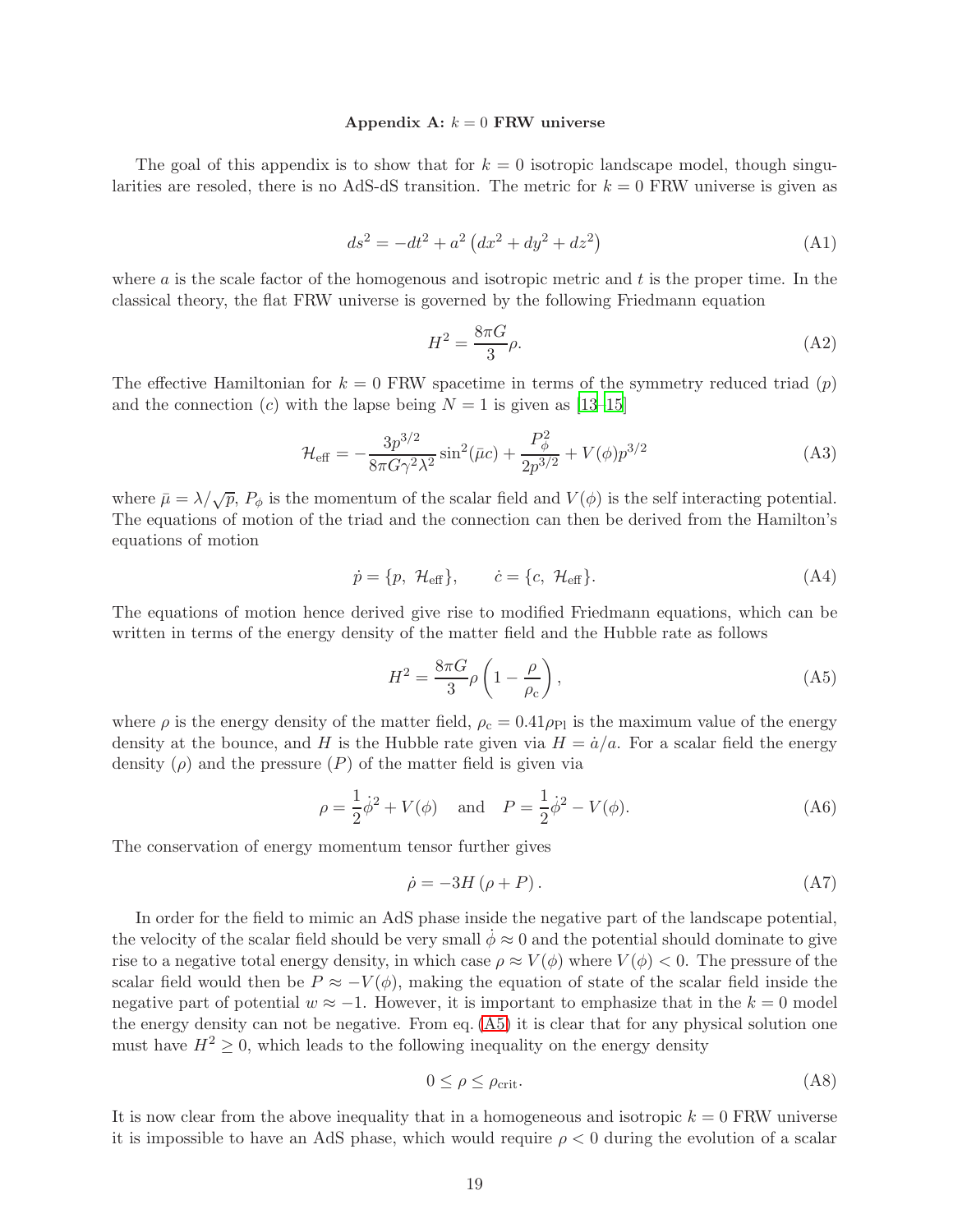

<span id="page-20-7"></span>FIG. 13: These figures show the evolution of a scalar field in a double well landscape potential  $(eq. (3.1))$  $(eq. (3.1))$  $(eq. (3.1))$ in a  $k = 0$  FRW universe. Figures (a) and (b) respectively show the evolution of the scalar field and the energy density. The dashed curves in Fig. (a) denotes the value of the scalar field where the potential is negative minimum. It is clear from these figures that during the entire evolution the energy density always remains positive, even when the field evolves through the negative minimum of the potential. The initial conditions for these plots are:  $a(0) = 70.7$ ,  $\phi(0) = -0.887$ ,  $\dot{\phi}(0) = 0.002$  (in Planck units). The parameters of the potential are taken to be:  $\alpha = 0.28$ ,  $\beta = 0.16$ ,  $\delta = 10$  and  $V_o = 10^{-6}$ .

field through the negative part of the potential. Further, it is interesting to note that unlike the case of  $k = -1$  model, at  $\rho = 0$ , the Hubble rate in  $k = 0$  model in LQC vanishes. Eq.[\(A7\)](#page-19-2) then implies that  $\dot{\rho} = 0$ .

Hence, the energy density can never be negative in the  $k = 0$  model and there can not be change in its sign. In contrast to the  $k = -1$  model, this is dynamically forbidden.

Fig. [13](#page-20-7) shows the evolution of the scalar field and energy density in a double well landscape potential given by eq. [\(3.1\)](#page-8-2). It is evident from the figure that even though the scalar field evolves through the negative minimum of the potential (denoted by dashed horizontal line in panel (a)), the energy density remains positive through out, implying that the evolution never becomes AdS in a  $k = 0$  FRW universe. However, it is possible to achieve  $\rho < 0$  and still satisfy  $H^2 > 0$  if there is an additional positive term on the right hand side of eq.  $(A2)$  and eq.  $(A5)$ , which is exactly the case in an open  $k = -1$  FRW universe. Thus, the analysis of the flat FRW model in the landscape scenario fails to capture the relevant physics of AdS-dS transitions.

- <span id="page-20-0"></span>[1] P. J. Steinhardt, "Natural inflation," in The Very Early Universe, Edited by: G. Gibbons, S. W. Hawking, S T C Siklos, Cambridge University Press (1983).
- <span id="page-20-1"></span>[2] A. Vilenkin, "The birth of inflationary universes," Phys. Rev. D 27 2848 (1983).
- <span id="page-20-2"></span>[3] For a review, see A. H. Guth, "Eternal inflation and its implications," J. Phys. A 40, 6811 (2007) [\[hep-th/0702178](http://arxiv.org/abs/hep-th/0702178) [HEP-TH]]
- <span id="page-20-3"></span>[4] B. Freivogel, "Making predictions in the multiverse," Class. Quant. Grav. 28, 204007 (2011) [\[arXiv:1105.0244](http://arxiv.org/abs/1105.0244) [hep-th]].
- <span id="page-20-4"></span>[5] J. Garriga and A. Vilenkin, "Watchers of the multiverse," JCAP 1305, 037 (2013) [\[arXiv:1210.7540](http://arxiv.org/abs/1210.7540)] [hep-th]].
- <span id="page-20-5"></span>[6] J. Garriga, A. Vilenkin, "Recycling Universe," Phys. Rev. D 57, 2230 (1998) [\[astro-ph/9707292\]](http://arxiv.org/abs/astro-ph/9707292).
- [7] V. Vanchurin, A. Vilenkin, "Eterenal observers and bubble abundances in the landscape," Phys. Rev. D 74, 043520 (2006) [\[hep-th/0612215\]](http://arxiv.org/abs/hep-th/0612215).
- [8] V. Vanchurin, "Geodesic measures of the landscape," Phys. Rev. D 75, 023524 (2007) [\[hep-th/0612215\]](http://arxiv.org/abs/hep-th/0612215)
- <span id="page-20-6"></span>[9] Y. Nomura, "Physical Theories, eternal Inflation, and Quantum Universe," JHEP 1111, 063 (2011)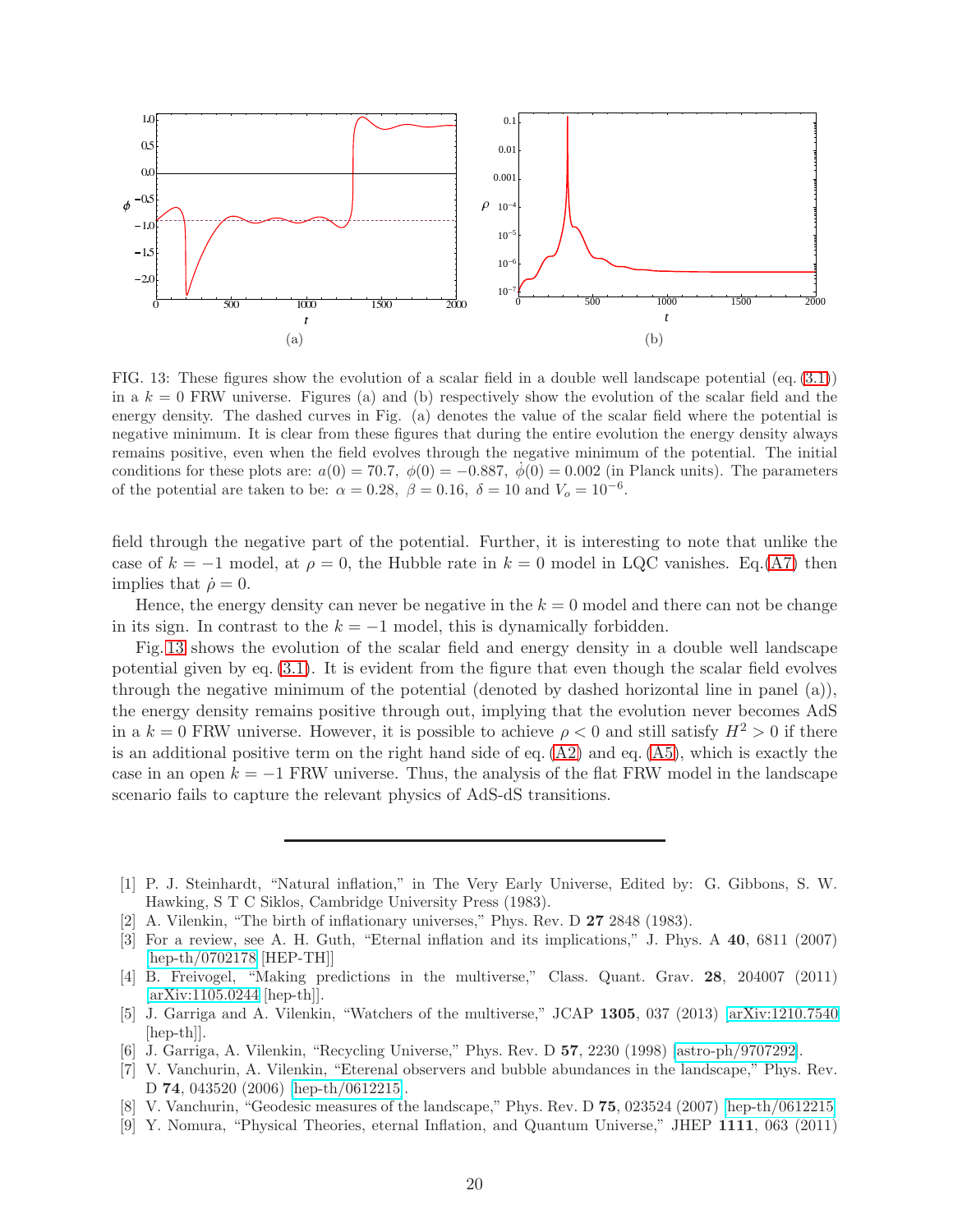[\[arXiv:1104.2324\[](http://arxiv.org/abs/1104.2324)hep-th]]

- <span id="page-21-0"></span>[10] J. Garriga and A. Vilenkin, "Holographic Multiverse," JCAP 0901, 021 (2009) [\[arXiv:0809.4257](http://arxiv.org/abs/0809.4257) [hepth]].
- <span id="page-21-1"></span>[11] J. Garriga and A. Vilenkin, "Holographic multiverse and conformal invariance," JCAP 0911, 020 (2009) [\[arXiv:0905.1509](http://arxiv.org/abs/0905.1509) [hep-th]].
- <span id="page-21-2"></span>[12] A. Ashtekar and P. Singh, Loop Quantum Cosmology: A Status Report, Class. Quant. Grav. 28, 213001 (2011) [\[arXiv:1108.0893](http://arxiv.org/abs/1108.0893) [gr-qc]].
- <span id="page-21-3"></span>[13] A. Ashtekar, T. Pawlowski and P. Singh, Quantum nature of the big bang, Phys. Rev. Lett. 96 141301 (2006),
- <span id="page-21-5"></span>[14] A. Ashtekar, T. Pawlowski and P. Singh, Quantum nature of the big bang: An analytical and numerical investigation, Phys. Rev. D73 124038 (2006)
- <span id="page-21-15"></span>[15] A. Ashtekar, T. Pawlowski and P. Singh, Quantum nature of the big bang: Improved dynamics, Phys. Rev. D74 084003 (2006)
- <span id="page-21-4"></span>[16] A. Ashtekar, A. Corichi, P. Singh, Robustness of key features of loop quantum cosmology, Phys. Rev. D 77, 024046 (2008) [\[arXiv:0710.3565](http://arxiv.org/abs/0710.3565) [gr-qc]].
- [17] A. Ashtekar, T. Pawlowski, P. Singh and K. Vandersloot, Loop quantum cosmology of k=1 FRW models. Phys. Rev. D75 0240035 (2006) [arXiv:0612104[gr-qc]].
- [18] D. A. Craig and P. Singh, Consistent probabilities in loop quantum cosmology, [arXiv:1306.6142](http://arxiv.org/abs/1306.6142) [gr-qc]
- [19] A. Corichi and A. Karami, "Loop quantum cosmology of k=1 FLRW: Effects of inverse volume corrections," [arXiv:1307.7189](http://arxiv.org/abs/1307.7189) [gr-qc]
- <span id="page-21-13"></span>[20] K. Vandersloot, Loop quantum cosmology and the  $k = -1$  FRW model, Phys. Rev. D 75 023523 (2007)  $\left[\ar{\text{Xiv:}}0612070\right]\left[\text{gr-qc}\right]$ .
- <span id="page-21-14"></span>[21] L. Szulc, "Open FRW model in Loop Quantum Cosmology," Class. Quant. Grav. 24, 6191 (2007)  $[\text{arXiv:}0707.1816 \text{ [gr-qc]}.$
- [22] E. Bentivegna and T. Pawlowski, Anti-deSitter universe dynamics in LQC, Phys. Rev. D77 124025 (2008) [\[arXiv:0803.4446](http://arxiv.org/abs/0803.4446) [gr-qc]].
- [23] W. Kaminski and T. Pawlowski, The LQC evolution operator of FRW universe with positive cosmological constant Phys. Rev. D81 024014 (2010) [\[arXiv:0912.0162](http://arxiv.org/abs/0912.0162) [gr-qc]].
- <span id="page-21-6"></span>[24] T. Pawlowski and A. Ashtekar, Positive cosmological constant in loop quantum cosmology, Phys. Rev. D 85, 064001 (2012) [\[arXiv:1112.0360](http://arxiv.org/abs/1112.0360) [gr-qc]].
- <span id="page-21-7"></span>[25] D. W. Chiou, Loop Quantum Cosmology in Bianchi Type I Models: Analytical Investigation, Phys. Rev. D 75, 024029 (2007) [arXiv:0609029[gr-qc]].
- [26] L. Szulc, Loop quantum cosmology of diagonal Bianchi type I model: Simplifications and scaling problems, Phys. Rev. D 78, 064035 (2008) [\[arXiv:0803.3559](http://arxiv.org/abs/0803.3559) [gr-qc]].
- [27] A. Ashtekar and E. Wilson-Ewing, Loop quantum cosmology of Bianchi type I models, Phys. Rev. D79 083535 (2009) [\[arXiv:0903.3397](http://arxiv.org/abs/0903.3397) [gr-qc]].
- [28] A. Ashtekar and E. Wilson-Ewing, Loop quantum cosmology of Bianchi type II models, Phys. Rev. D 80, 123532 (2009) [\[arXiv:0910.1278](http://arxiv.org/abs/0910.1278) [gr-qc]].
- [29] E. Wilson-Ewing, Loop quantum cosmology of Bianchi type IX models, Phys. Rev. D 82, 043508 (2010) [\[arXiv:1005.5565](http://arxiv.org/abs/1005.5565) [gr-qc]].
- [30] M. Martin-Benito, G. A. Mena Marugan and T. Pawlowski, Loop Quantization of Vacuum Bianchi I Cosmology, Phys. Rev. D 78, 064008 (2008) [\[arXiv:0804.3157](http://arxiv.org/abs/0804.3157) [gr-qc]].
- [31] M. Martin-Benito, G. A. Mena Marugan and T. Pawlowski, Physical evolution in Loop Quantum Cosmology: The example of vacuum Bianchi I, Phys. Rev. D 80 084038 (2009) [\[arXiv:0906.3751](http://arxiv.org/abs/0906.3751) [grqc]].
- <span id="page-21-8"></span>[32] M. Martin-Benito, G. A. M. Marugan and E. Wilson-Ewing, Hybrid Quantization: From Bianchi I to the Gowdy Model, Phys. Rev. D 82, 084012 (2010) [\[arXiv:1006.2369](http://arxiv.org/abs/1006.2369) [gr-qc]].
- <span id="page-21-9"></span>[33] J. Willis, On the low energy ramifications and a mathematical extension of loop quantum gravity. Ph.D. Dissertation, The Pennsylvaina State University (2004).
- [34] V. Taveras, "Corrections to the Friedmann Equations from LQG for a Universe with a Free Scalar Field," Phys. Rev. D 78, 064072 (2008) [\[arXiv:0807.3325](http://arxiv.org/abs/0807.3325) [gr-qc]].
- <span id="page-21-10"></span>[35] P. Singh, V. Taveras, A note on the validity of the effective equations in loop quantum cosmology (To appear).
- <span id="page-21-11"></span>[36] P. Singh, Are loop quantum cosmologies never singular? Class. Quant. Grav. 26 125005 (2009)
- <span id="page-21-12"></span>[37] P. Singh and F. Vidotto, "Exotic singularities and spatially curved Loop Quantum Cosmology," Phys.